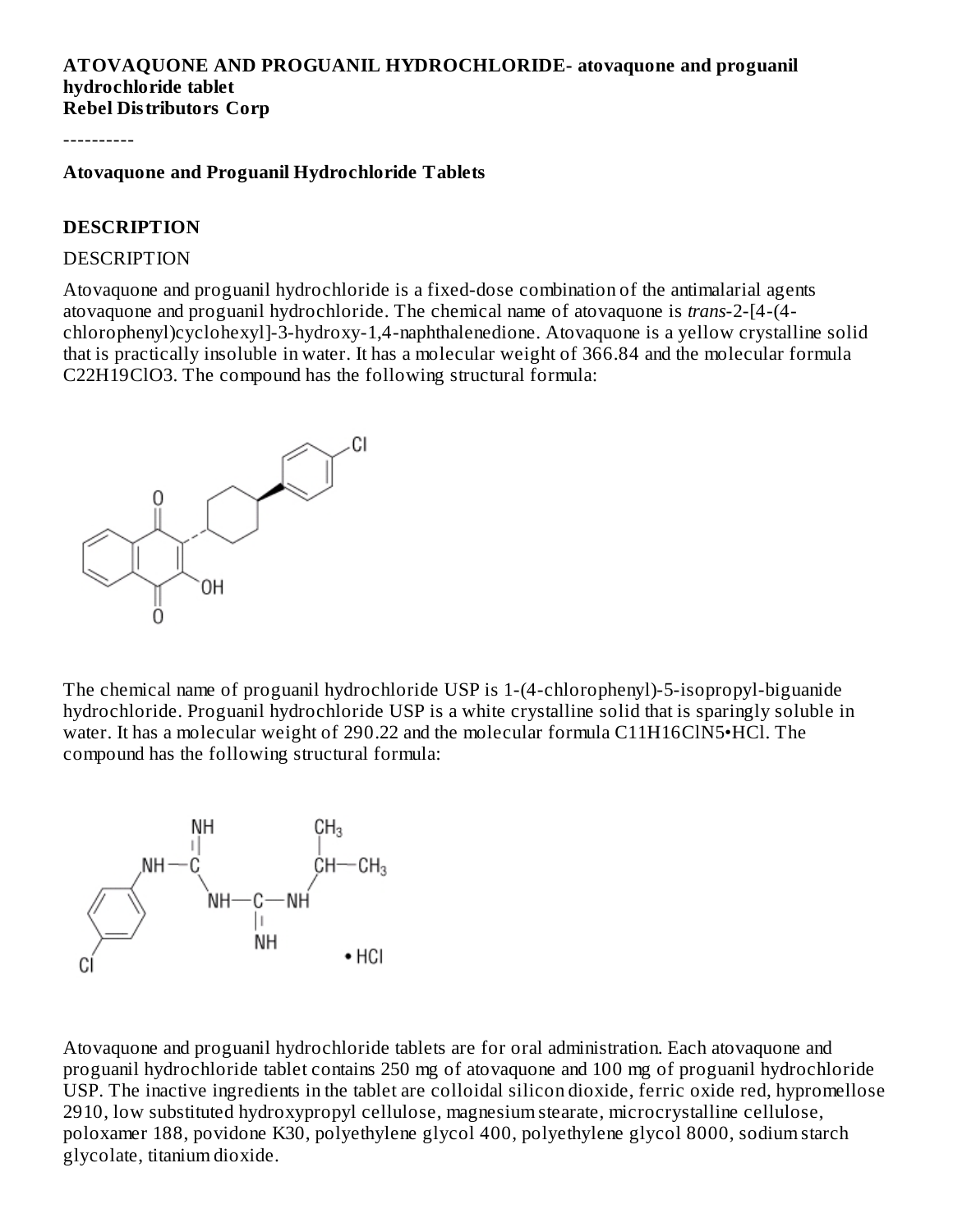## **CLINICAL PHARMACOLOGY**

Microbiology:

#### **Mechanism of Action:**

The constituents of atovaquone and proguanil hydrochloride interfere with 2 different pathways involved in the biosynthesis of pyrimidines required for nucleic acid replication. Atovaquone is a selective inhibitor of parasite mitochondrial electron transport. Proguanil hydrochloride primarily exerts its effect by means of the metabolite cycloguanil, a dihydrofolate reductase inhibitor. Inhibition of dihydrofolate reductase in the malaria parasite disrupts deoxythymidylate synthesis.

Activity In Vitro and In Vivo:

Atovaquone and cycloguanil (an active metabolite of proguanil) are active against the erythrocytic and exoerythrocytic stages of *Plasmodium* spp. Enhanced efficacy of the combination compared to either atovaquone or proguanil hydrochloride alone was demonstrated in clinical studies in both immune and non-immune patients (see CLINICAL STUDIES).

Drug Resistance:

Strains of *P. falciparum* with decreased susceptibility to atovaquone or proguanil/cycloguanil alone can be selected in vitro or in vivo. The combination of atovaquone and proguanil hydrochloride may not be effective for treatment of recrudescent malaria that develops after prior therapy with the combination.

## **Pharmacokinetics:**

#### Absorption:

Atovaquone is a highly lipophilic compound with low aqueous solubility. The bioavailability of atovaquone shows considerable inter-individual variability.

Dietary fat taken with atovaquone increases the rate and extent of absorption, increasing AUC 2 to 3 times and Cmax 5 times over fasting. The absolute bioavailability of the tablet formulation of atovaquone when taken with food is 23%. Atovaquone and proguanil hydrochloride tablets should be taken with food or a milky drink.

Proguanil hydrochloride is extensively absorbed regardless of food intake.

Distribution:

Atovaquone is highly protein bound (>99%) over the concentration range of 1 to 90 mcg/mL. A population pharmacokinetic analysis demonstrated that the apparent volume of distribution of atovaquone (V/F) in adult and pediatric patients after oral administration is approximately 8.8 L/kg.

Proguanil is 75% protein bound. A population pharmacokinetic analysis demonstrated that the apparent V/F of proguanil in adult and pediatric patients >15 years of age with body weights from 31 to 110 kg ranged from 1,617 to 2,502 L. In pediatric patients'  $\leq$ 15 years of age with body weights from 11 to 56 kg, the V/F of proguanil ranged from 462 to 966 L.

In human plasma, the binding of atovaquone and proguanil was unaffected by the presence of the other.

## Metabolism:

In a study where 14C-labeled atovaquone was administered to healthy volunteers, greater than 94% of the dose was recovered as unchanged atovaquone in the feces over 21 days. There was little or no excretion of atovaquone in the urine (less than 0.6%). There is indirect evidence that atovaquone may undergo limited metabolism; however, a specific metabolite has not been identified. Between 40% to 60% of proguanil is excreted by the kidneys. Proguanil is metabolized to cycloguanil (primarily via CYP2C19) and 4-chlorophenylbiguanide. The main routes of elimination are hepatic biotransformation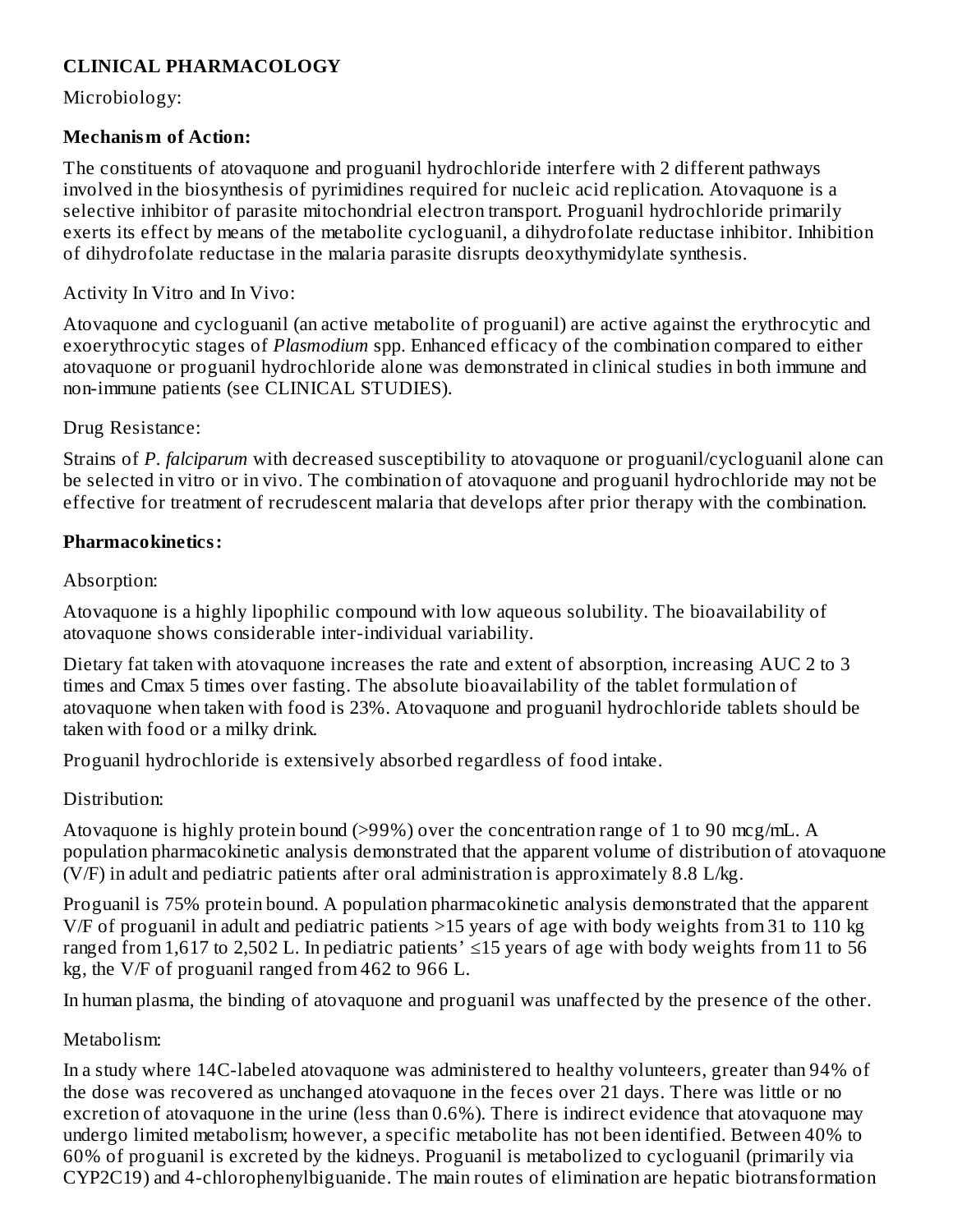and renal excretion.

Elimination:

The elimination half-life of atovaquone is about 2 to 3 days in adult patients.The elimination half-life of proguanil is 12 to 21 hours in both adult patients and pediatric patients, but may be longer in individuals who are slow metabolizers.

A population pharmacokinetic analysis in adult and pediatric patients showed that the apparent clearance (CL/F) of both atovaquone and proguanil are related to the body weight. The values CL/F for both atovaquone and proguanil in subjects with body weight ≥11 kg are shown in Table 1.

| <b>Table 1. Apparent Clearance for Atovaguone and Proguanil</b><br>in Patients as a Function of Body Weight |   |                                                             |   |                               |  |
|-------------------------------------------------------------------------------------------------------------|---|-------------------------------------------------------------|---|-------------------------------|--|
| $\ast$                                                                                                      |   |                                                             |   |                               |  |
|                                                                                                             |   | $SD = standard deviation$ .                                 |   |                               |  |
| Body                                                                                                        |   | Atovaquone                                                  |   | Proguanil                     |  |
| Weight                                                                                                      | N | $CL/F$ (L/hr) Mean $\pm$                                    | N | $CL/F$ (L/hr) Mean $\pm$      |  |
|                                                                                                             |   | $SD*$ (range)                                               |   | $SD*$ (range)                 |  |
|                                                                                                             |   | 11-20 Kg $ 159 1.34 \pm 0.63 0.52-$                         |   | $146$  29.5 ± 6.5 (10.3-48.3) |  |
|                                                                                                             |   | 4.26)                                                       |   |                               |  |
|                                                                                                             |   | 21-30 Kg $ 117 1.87 \pm 0.81$ (0.52-                        |   | $113 40.0 \pm 7.5(15.9-62.7)$ |  |
|                                                                                                             |   | $ 5.38\rangle$                                              |   |                               |  |
|                                                                                                             |   | 31-40 Kg 95 2.76 ± 2.07 (0.97-12.5) 91                      |   | $ 49.5 \pm 8.30 $ (25.8-      |  |
|                                                                                                             |   |                                                             |   | 71.5)                         |  |
| $>40$ Kg                                                                                                    |   | $368 6.61 \pm 3.92 (1.32 - 20.3) 282 67.9 \pm 19.9 (14.0 -$ |   |                               |  |
|                                                                                                             |   |                                                             |   | 145                           |  |

The pharmacokinetics of atovaquone and proguanil in patients with body weight below 11 kg have not been adequately characterized.

Special Populations:

## *Pediatrics:*

The pharmacokinetics of proguanil and cycloguanil are similar in adult patients and pediatric patients. However, the elimination half-life of atovaquone is shorter in pediatric patients (1 to 2 days) than in adult patients (2 to 3 days). In clinical trials, plasma trough levels of atovaquone and proguanil in pediatric patients weighing 5 to 40 kg were within the range observed in adults after dosing by body weight.

## *Geriatrics:*

In a single-dose study, the pharmacokinetics of atovaquone, proguanil, and cycloguanil were compared in 13 elderly subjects (age 65 to 79 years) to 13 younger subjects (age 30 to 45 years). In the elderly subjects, the extent of systemic exposure (AUC) of cycloguanil was increased (point estimate = 2.36, CI = 1.70, 3.28). Tmax was longer in elderly subjects (median 8 hours) compared with younger subjects (median 4 hours) and average elimination half-life was longer in elderly subjects (mean 14.9 hours) compared with younger subjects (mean 8.3 hours).

## *Hepatic Impairment:*

In a single-dose study, the pharmacokinetics of atovaquone, proguanil, and cycloguanil were compared in 13 subjects with hepatic impairment (9 mild, 4 moderate, as indicated by the Child-Pugh method) to 13 subjects with normal hepatic function. In subjects with mild or moderate hepatic impairment as compared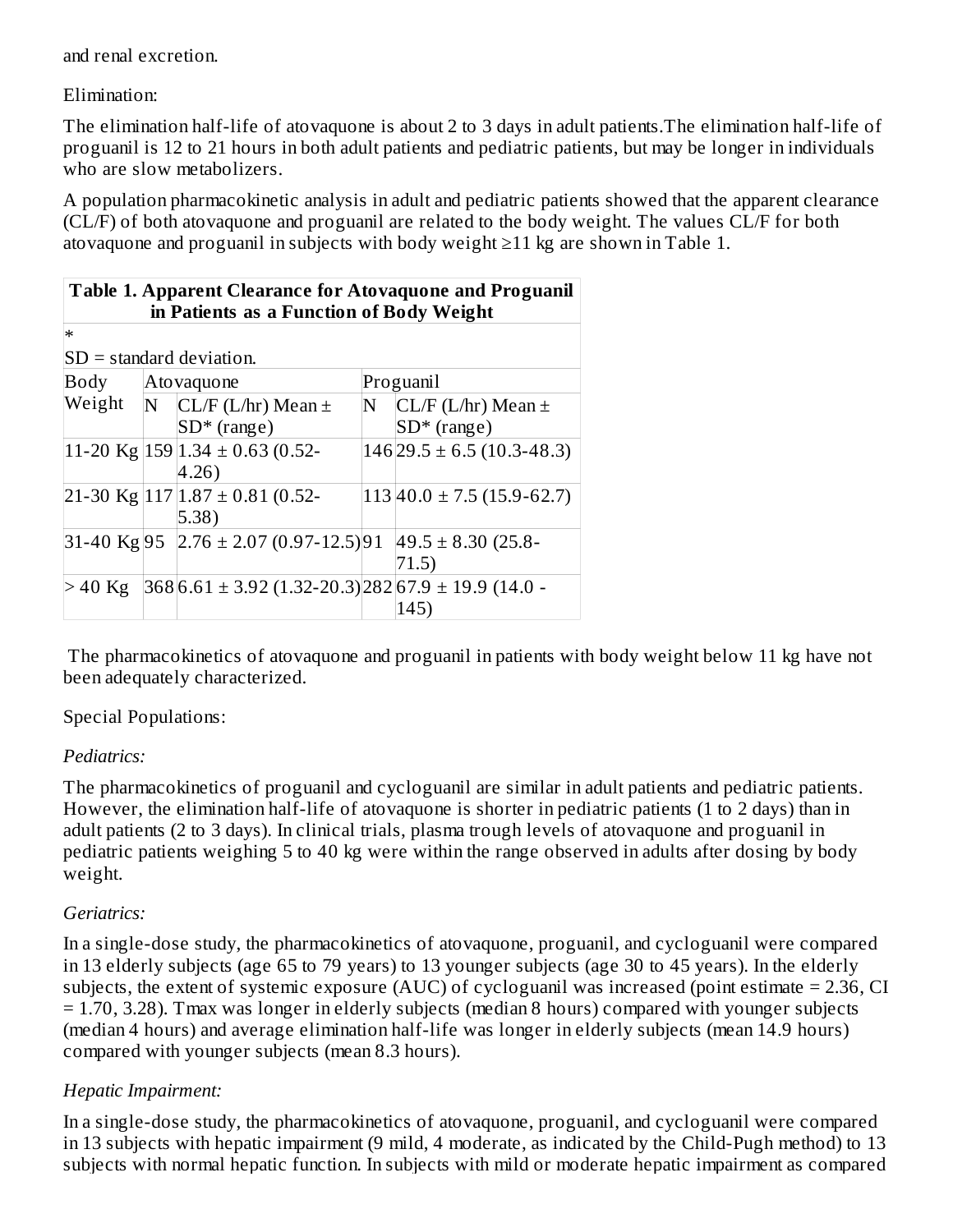to healthy subjects, there were no marked differences (<50%) in the rate or extent of systemic exposure of atovaquone. However, in subjects with moderate hepatic impairment, the elimination half-life of atovaquone was increased (point estimate =  $1.28$ , 90% CI =  $1.00$  to 1.63). Proguanil AUC, Cmax, and its t1/2 increased in subjects with mild hepatic impairment when compared to healthy subjects (Table 2). Also, the proguanil AUC and its t1/2 increased in subjects with moderate hepatic impairment when compared to healthy subjects. Consistent with the increase in proguanil AUC, there were marked decreases in the systemic exposure of cycloguanil (Cmax and AUC) and an increase in its elimination half-life in subjects with mild hepatic impairment when compared to healthy volunteers (Table 2). There were few measurable cycloguanil concentrations in subjects with moderate hepatic impairment (see DOSAGE AND ADMINISTRATION). The pharmacokinetics of atovaquone, proguanil, and cycloguanil after administration of a tovaquone and proguanil hydrochloride have not been studied in patients with severe hepatic impairment.

| Table 2. Point Estimates (90% CI) for Proguanil and<br><b>Cycloguanil Parameters in Subjects With Mild and Moderate</b><br><b>Hepatic Impairment Compared to Healthy Volunteers</b> |                                                         |             |                    |  |
|-------------------------------------------------------------------------------------------------------------------------------------------------------------------------------------|---------------------------------------------------------|-------------|--------------------|--|
|                                                                                                                                                                                     | $ND = not determined due to lack of quantifiable data.$ |             |                    |  |
| $\ast$                                                                                                                                                                              |                                                         |             |                    |  |
|                                                                                                                                                                                     | Ratio of geometric means.                               |             |                    |  |
|                                                                                                                                                                                     |                                                         |             |                    |  |
| Mean difference.                                                                                                                                                                    |                                                         |             |                    |  |
| Parameter                                                                                                                                                                           | Comparison                                              | Proguanil   | Cycloguanil        |  |
| $AUC$ (0-                                                                                                                                                                           | mild : healthy                                          | 1.96 (1.51, | 0.32(0.22, 0.45)   |  |
| $\inf$ <sup>*</sup>                                                                                                                                                                 |                                                         | 2.54)       |                    |  |
| $Cmax*$                                                                                                                                                                             | mild : healthy                                          | 1.41(1.16,  | [0.35(0.24, 0.50)] |  |
|                                                                                                                                                                                     |                                                         | 1.71)       |                    |  |
| $T1/2\dagger$                                                                                                                                                                       | mild : healthy                                          | 1.21 (0.92, | 0.86(0.49,         |  |
|                                                                                                                                                                                     |                                                         | 1.60)       | 1.48)              |  |
| AUC (0-                                                                                                                                                                             | moderate: healthy $ 1.64$ (1.14,                        |             | ND                 |  |
| $\inf$ <sup>*</sup>                                                                                                                                                                 |                                                         | 2.34)       |                    |  |
| $Cmax*$                                                                                                                                                                             | moderate: healthy $0.97(0.69,$                          |             | ND                 |  |
|                                                                                                                                                                                     |                                                         | 1.36)       |                    |  |
| T 1/2†                                                                                                                                                                              | moderate: healthy $ 1.46$ (1.05,                        |             | <b>ND</b>          |  |
|                                                                                                                                                                                     |                                                         | 2.05)       |                    |  |

## **Renal Impairment:**

In patients with mild renal impairment (creatinine clearance 50 to 80 mL/min), oral clearance and/or AUC data for atovaquone, proguanil, and cycloguanil are within the range of values observed in patients with normal renal function (creatinine clearance >80 mL/min). In patients with moderate renal impairment (creatinine clearance 30 to 50 mL/min), mean oral clearance for proguanil was reduced by approximately 35% compared with patients with normal renal function (creatinine clearance >80 mL/min) and the oral clearance of atovaquone was comparable between patients with normal renal function and mild renal impairment. No data exist on the use of atovaquone and proguanil hydrochloride for longterm prophylaxis (over 2 months) in individuals with moderate renal failure. In patients with severe renal impairment (creatinine clearance <30 mL/min), atovaquone Cmax and AUC are reduced but the elimination half-lives for proguanil and cycloguanil are prolonged, with corresponding increases in AUC, resulting in the potential of drug accumulation and toxicity with repeated dosing (see CONTRAINDICATIONS).

#### Drug Interactions:

There are no pharmacokinetic interactions between atovaquone and proguanil at the recommended dose.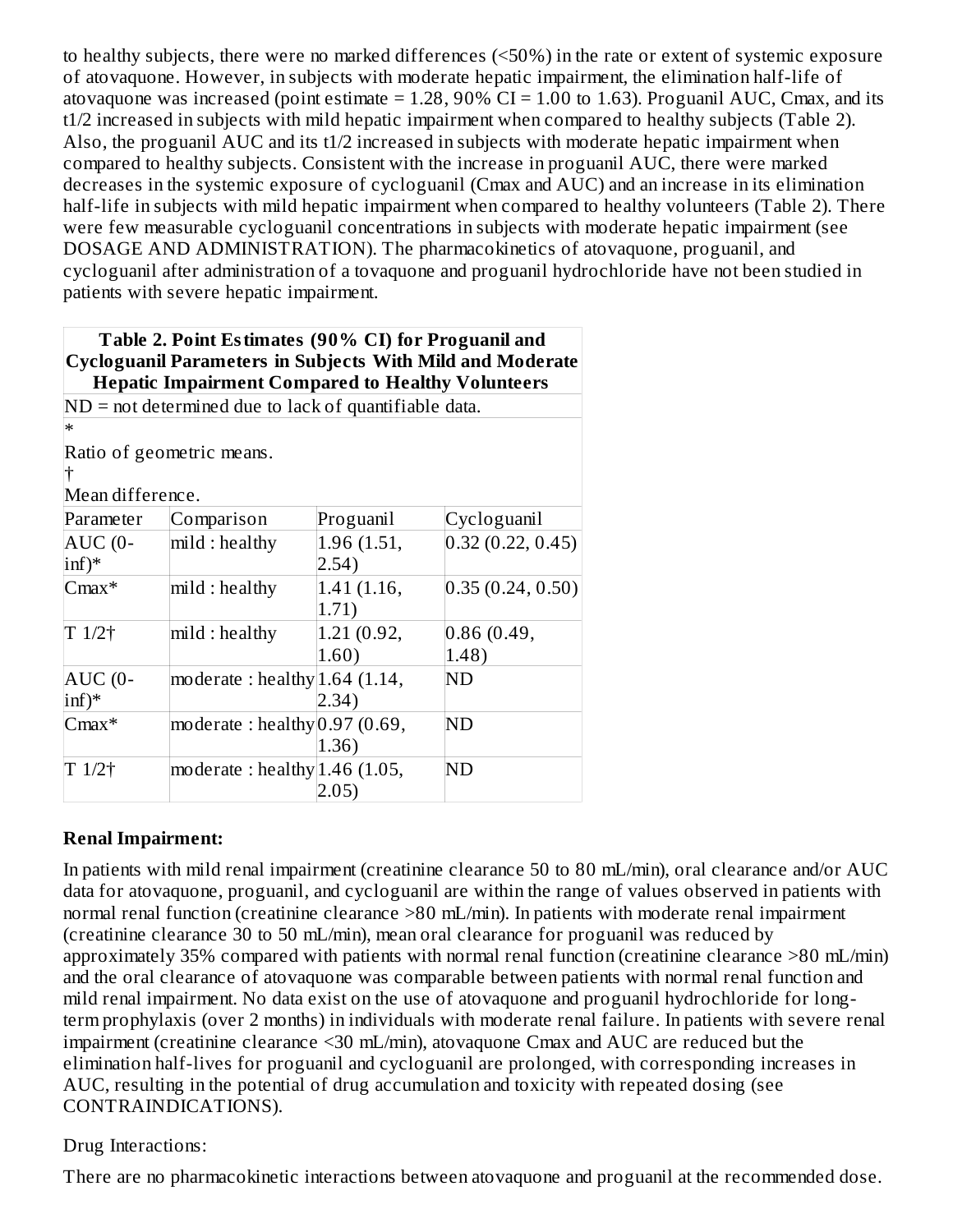Concomitant treatment with **tetracycline** has been associated with approximately a 40% reduction in plasma concentrations of atovaquone.

Concomitant treatment with **metoclopramide** has also been associated with decreased bioavailability of atovaquone.

Concomitant administration of **rifampin** or **rifabutin** is known to reduce atovaquone levels by approximately 50% and 34%, respectively (see PRECAUTIONS: Drug Interactions). The mechanisms of these interactions are unknown.

Concomitant administration of atovaquone (750 mg BID with food for 14 days) and indinavir (800 mg TID without food for 14 days) did not result in any change in the steady-state AUC and Cmax of indinavir but resulted in a decrease in the Ctrough of indinavir (23% decrease [90% CI 8%, 35%]). Caution should be exercised when prescribing atovaquone with indinavir due to the decrease in trough levels of indinavir.

Atovaquone is highly protein bound (>99%) but does not displace other highly protein-bound drugs in vitro, indicating significant drug interactions arising from displacement are unlikely (see PRECAUTIONS: Drug Interactions). Proguanil is metabolized primarily by CYP2C19. Potential pharmacokinetic interactions with other substrates or inhibitors of this pathway are unknown.

## **INDICATIONS AND USAGE**

Prevention of Malaria:

Atovaquone and proguanil hydrochloride tablets are indicated for the prophylaxis of *P. falciparum* malaria, including in areas where chloroquine resistance has been reported (see CLINICAL STUDIES).

## **Treatment of Malaria:**

Atovaquone and proguanil hydrochloride tablets are indicated for the treatment of acute, uncomplicated P*. falciparum* malaria. Atovaquone and proguanil hydrochloride tablets have been shown to be effective in regions where the drugs chloroquine, halofantrine, mefloquine, and amodiaquine may have unacceptable failure rates, presumably due to drug resistance.

## **CONTRAINDICATIONS**

Atovaquone and proguanil hydrochloride is contraindicated in individuals with known hypersensitivity to atovaquone or proguanil hydrochloride or any component of the formulation. Rare cases of anaphylaxis following treatment with atovaquone/proguanil have been reported.

Atovaquone and proguanil hydrochloride is contraindicated for prophylaxis of *P. falciparum* malaria in patients with severe renal impairment (creatinine clearance <30 mL/min) (see CLINICAL PHARMACOLOGY: Special Populations: Renal Impairment).

#### **PRECAUTIONS**

#### **General**

Atovaquone and proguanil hydrochloride has not been evaluated for the treatment of cerebral malaria or other severe manifestations of complicated malaria, including hyperparasitemia, pulmonary edema, or renal failure. Patients with severe malaria are not candidates for oral therapy.

Elevated liver function tests and rare cases of hepatitis have been reported with prophylactic use of atovaquone and proguanil hydrochloride. A single case of hepatic failure requiring liver transplantation has also been reported with prophylactic use.

Absorption of atovaquone may be reduced in patients with diarrhea or vomiting. If atovaquone and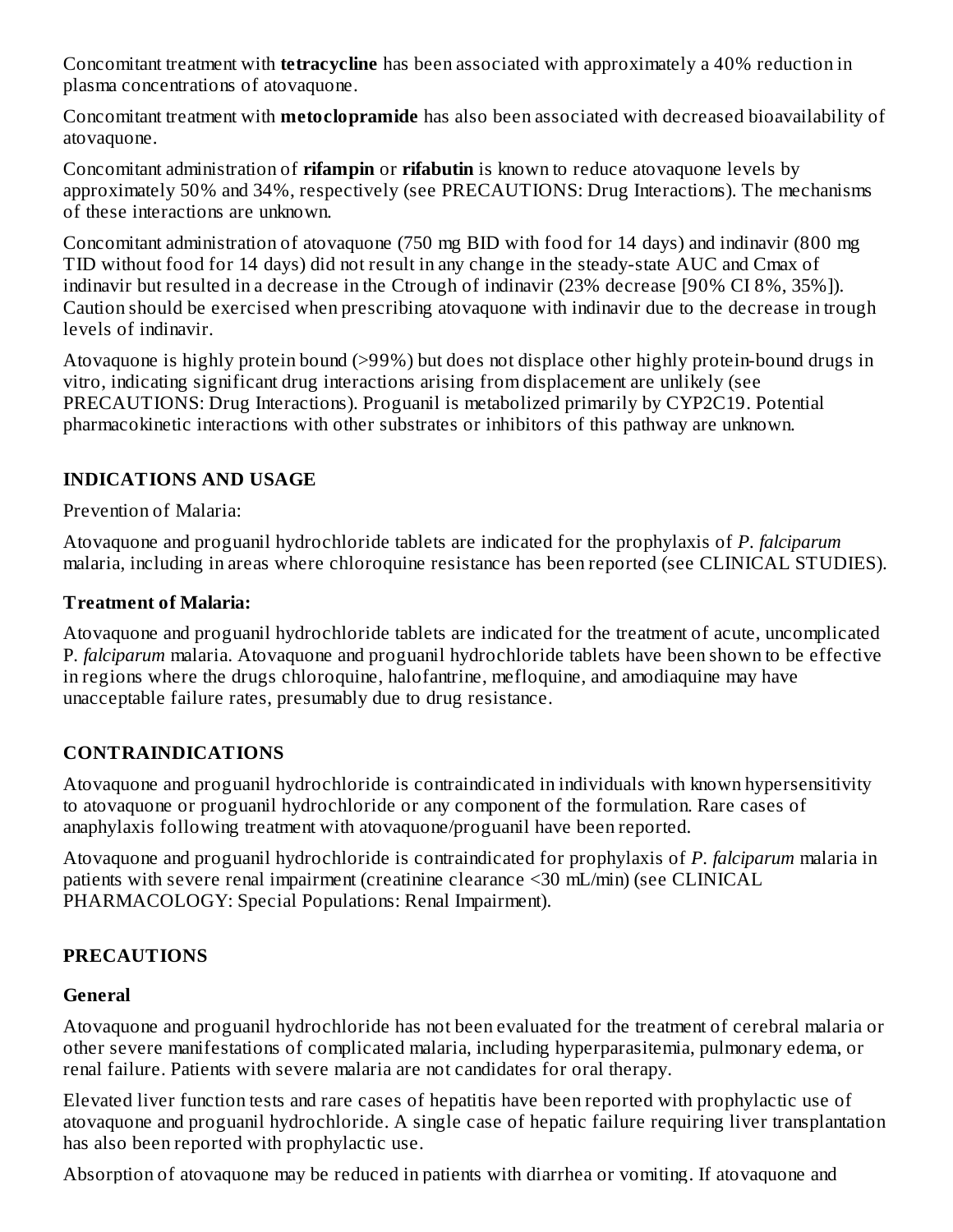proguanil hydrochloride is used in patients who are vomiting (see DOSAGE AND ADMINISTRATION), parasitemia should be closely monitored and the use of an antiemetic considered. Vomiting occurred in up to 19% of pediatric patients given treatment doses of atovaquone and proguanil hydrochloride. In the controlled clinical trials of atovaquone and proguanil hydrochloride, 15.3% of adults who were treated with atovaquone/proguanil received an antiemetic drug during that part of the trial when they received atovaquone/proguanil. Of these patients, 98.3% were successfully treated. In patients with severe or persistent diarrhea or vomiting, alternative antimalarial therapy may be required.

Parasite relapse occurred commonly when *P. vivax* malaria was treated with atovaquone and proguanil hydrochloride alone.

In the event of recrudescent *P. falciparum* infections after treatment with atovaquone and proguanil hydrochloride or failure of chemoprophylaxis with atovaquone and proguanil hydrochloride, patients should be treated with a different blood schizonticide.

#### **Information for Patients**

Patients should be instructed:

- to take atovaquone and proguanil hydrochloride tablets at the same time each day with food or a milky drink.
- to take a repeat dose of atovaquone and proguanil hydrochloride if vomiting occurs within 1 hour after dosing.
- to take a dose as soon as possible if a dose is missed, then return to their normal dosing schedule. However, if a dose is skipped, the patient should not double the next dose.
- that rare serious adverse events such as hepatitis, severe skin reactions, neurological, and hematological events have been reported when atovaquone and proguanil hydrochloride was used for the prophylaxis or treatment of malaria.
- to consult a healthcare professional regarding alternative forms of prophylaxis if prophylaxis with atovaquone and proguanil hydrochloride is prematurely discontinued for any reason.
- that protective clothing, insect repellants, and bednets are important components of malaria prophylaxis.
- that no chemoprophylactic regimen is 100% effective; therefore, patients should seek medical attention for any febrile illness that occurs during or after return from a malaria-endemic area and inform their healthcare professional that they may have been exposed to malaria.
- that falciparum malaria carries a higher risk of death and serious complications in pregnant women than in the general population. Pregnant women anticipating travel to malarious areas should discuss the risks and benefits of such travel with their physicians (see Pregnancy section).

## **Drug Interactions**

Concomitant treatment with **tetracycline** has been associated with approximately a 40% reduction in plasma concentrations of atovaquone. Parasitemia should be closely monitored in patients receiving tetracycline. While antiemetics may be indicated for patients receiving atovaquone and proguanil hydrochloride, **metoclopramide** may reduce the bioavailability of atovaquone and should be used only if other antiemetics are not available.

Concomitant administration of **rifampin** or **rifabutin** is known to reduce atovaquone levels by approximately 50% and 34%, respectively. The concomitant administration of atovaquone and proguanil hydrochloride and rifampin or rifabutin is not recommended.

Proguanil may potentiate the anticoagulant effect of warfarin and other coumarin-based anticoagulants. The mechanism of this potential drug interaction has not been established. Caution is advised when initiating or withdrawing malaria prophylaxis or treatment with atovaquone and proguanil hydrochloride in patients on continuous treatment with coumarin-based anticoagulants. When these products are administered concomitantly, suitable coagulation tests should be closely monitored.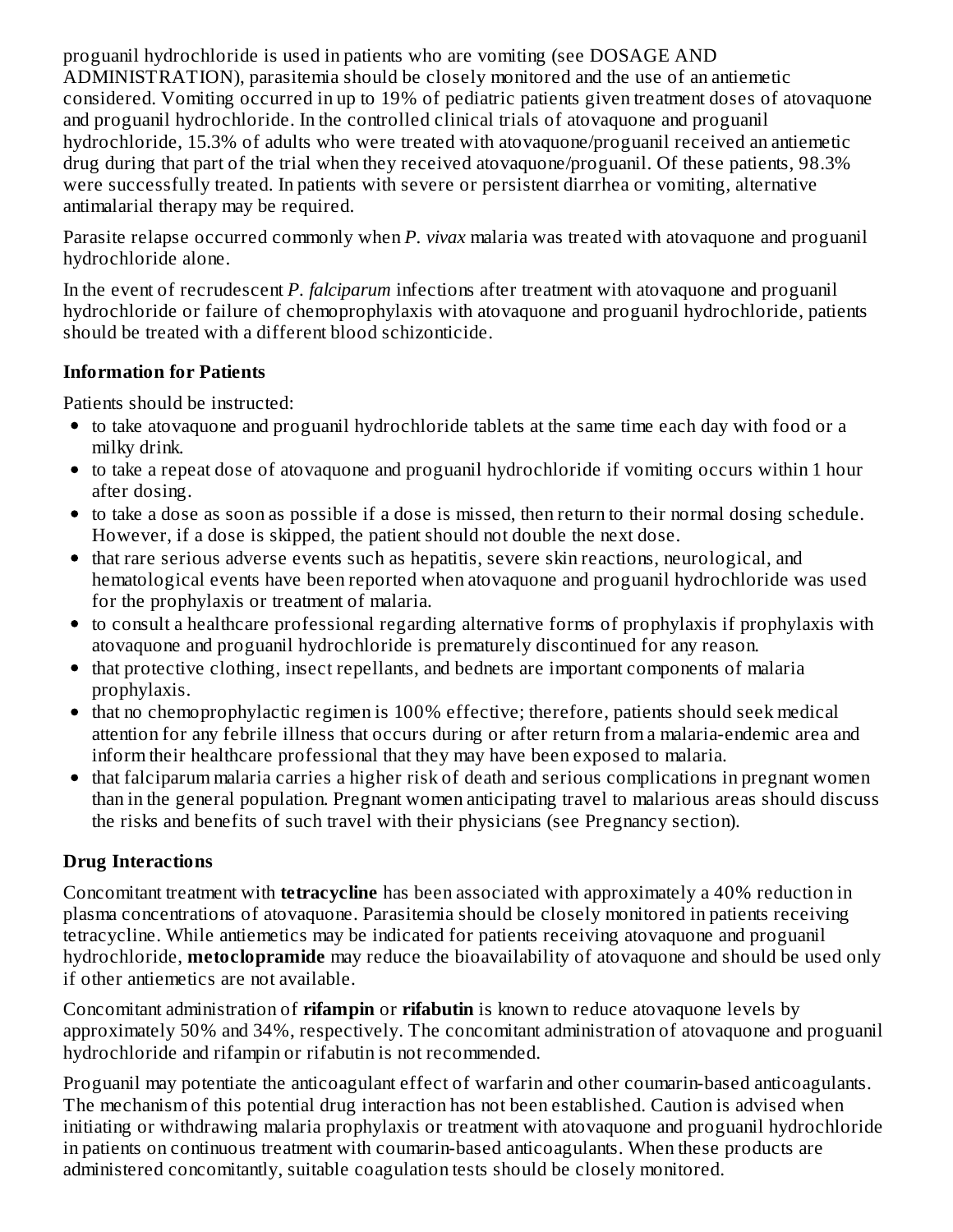Atovaquone is highly protein bound (>99%) but does not displace other highly protein-bound drugs in vitro, indicating significant drug interactions arising from displacement are unlikely.

Potential interactions between proguanil or cycloguanil and other drugs that are CYP2C19 substrates or inhibitors are unknown.

## **Carcinogenesis, Mutagenesis, Impairment of Fertility**

Atovaquone:

Carcinogenicity studies in rats were negative; 24-month studies in mice showed treatment-related increases in incidence of hepatocellular adenoma and hepatocellular carcinoma at all doses tested which ranged from approximately 5 to 8 times the average steady-state plasma concentrations in humans during prophylaxis of malaria. Atovaquone was negative with or without metabolic activation in the Ames *Salmonella* mutagenicity assay, the Mouse Lymphoma mutagenesis assay, and the Cultured Human Lymphocyte cytogenetic assay. No evidence of genotoxicity was observed in the *in vivo* Mouse Micronucleus assay.

Proguanil:

No evidence of a carcinogenic effect was observed in 24-month studies conducted in CD-1 mice (doses up to 1.5 times the average systemic human exposure based on AUC) and in Wistar Hannover rats (doses up to 1.1 times the average systemic human exposure).

Proguanil was negative with or without metabolic activation in the Ames *Salmonella* mutagenicity assay and the Mouse Lymphoma mutagenesis assay. No evidence of genotoxicity was observed in the *in vivo* Mouse Micronucleus assay.

Cycloguanil, the active metabolite of proguanil, was also negative in the Ames test, but was positive in the Mouse Lymphoma assay and the Mouse Micronucleus assay. These positive effects with cycloguanil, a dihydrofolate reductase inhibitor, were significantly reduced or abolished with folinic acid supplementation.

A fertility study in Sprague-Dawley rats revealed no adverse effects at doses up to 16 mg/kg/day of proguanil hydrochloride (up to 0.2-times the average human exposure based on AUC comparisons.) Fertility studies of proguanil in animals at exposures similar to or greater than those observed in humans have not been conducted.

Genotoxicity studies have not been performed with atovaquone in combination with proguanil. Effects of atovaquone and proguanil hydrochloride on male and female reproductive performance are unknown.

## **Pregnancy**

Pregnancy Category C. Falciparum malaria carries a higher risk of morbidity and mortality in pregnant women than in the general population. Maternal death and fetal loss are both known complications of falciparum malaria in pregnancy. In pregnant women who must travel to malaria-endemic areas, personal protection against mosquito bites should always be employed (see Information for Patients) in addition to antimalarials.

Atovaquone was not teratogenic and did not cause reproductive toxicity in rats at maternal plasma concentrations up to 5 to 6.5 times the estimated human exposure during treatment of malaria. Following single-dose administration of 14C-labeled atovaquone to pregnant rats, concentrations of radiolabel in rat fetuses were 18% (mid-gestation) and 60% (late gestation) of concurrent maternal plasma concentrations. In rabbits, atovaquone caused maternal toxicity at plasma concentrations that were approximately 0.6 to 1.3 times the estimated human exposure during treatment of malaria. Adverse fetal effects in rabbits, including decreased fetal body lengths and increased early resorptions and postimplantation losses, were observed only in the presence of maternal toxicity. Concentrations of atovaquone in rabbit fetuses averaged 30% of the concurrent maternal plasma concentrations.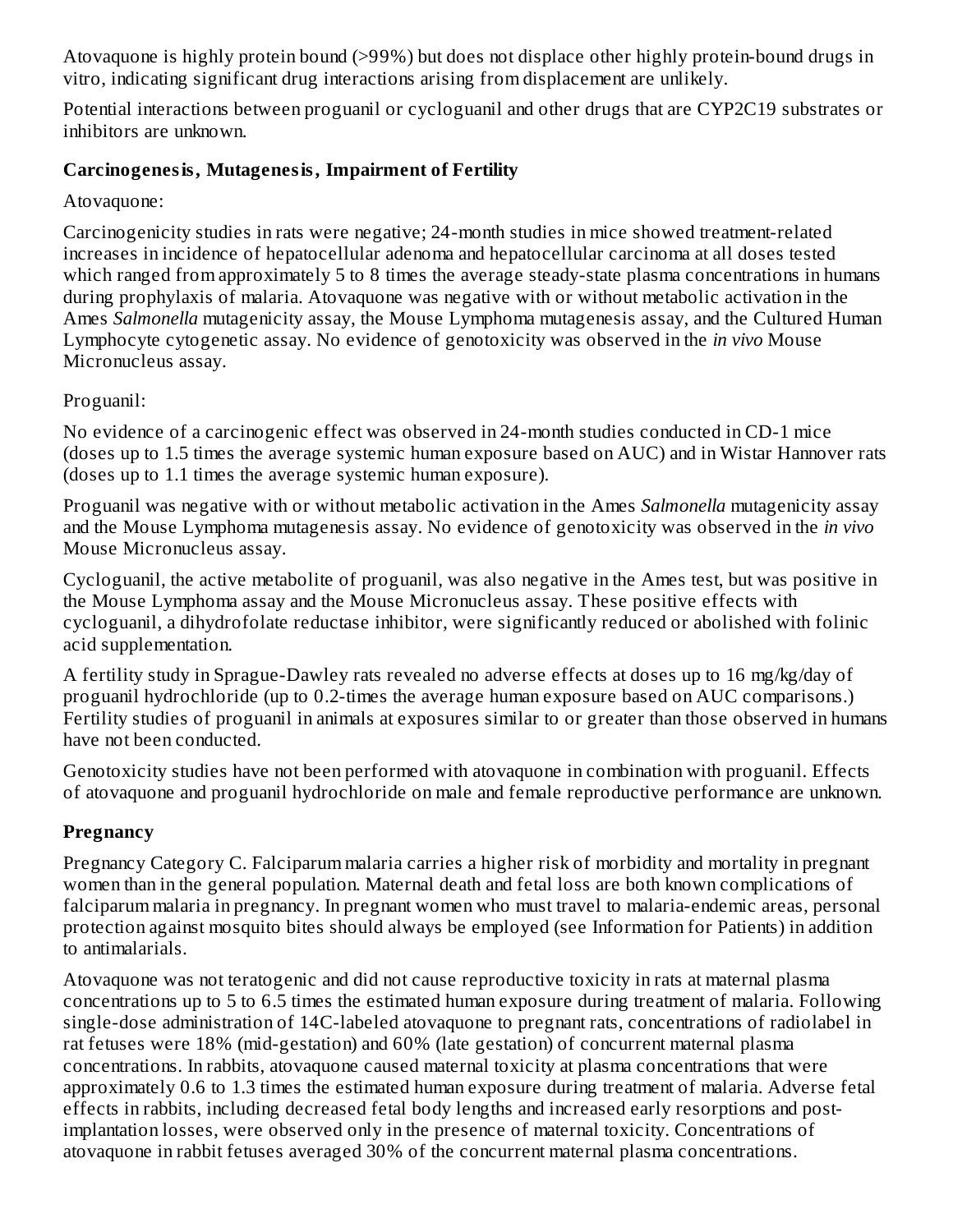A pre- and post-natal study in Sprague-Dawley rats revealed no adverse effects at doses up to 16 mg/kg/day of proguanil hydrochloride (up to 0.2-times the average human exposure based on AUC comparisons.) Pre- and post-natal studies of proguanil in animals at exposures similar to or greater than those observed in humans have not been conducted.

The combination of atovaquone and proguanil hydrochloride was not teratogenic in rats at plasma concentrations up to 1.7 and 0.10 times, respectively, the estimated human exposure during treatment of malaria. In rabbits, the combination of atovaquone and proguanil hydrochloride was not teratogenic or embryotoxic to rabbit fetuses at plasma concentrations up to 0.34 and 0.82 times, respectively, the estimated human exposure during treatment of malaria.

While there are no adequate and well-controlled studies of atovaquone and/or proguanil hydrochloride in pregnant women, atovaquone and proguanil hydrochloride may be used if the potential benefit justifies the potential risk to the fetus. The proguanil component of atovaquone and proguanil hydrochloride acts by inhibiting the parasitic dihydrofolate reductase (see CLINICAL PHARMACOLOGY: Microbiology: Mechanism of Action). However, there are no clinical data indicating that folate supplementation diminishes drug efficacy, and for women of childbearing age receiving folate supplements to prevent neural tube birth defects, such supplements may be continued while taking atovaquone and proguanil hydrochloride.

## **Nursing Mothers**

It is not known whether atovaquone is excreted into human milk. In a rat study, atovaquone concentrations in the milk were 30% of the concurrent atovaquone concentrations in the maternal plasma.

Proguanil is excreted into human milk in small quantities.

Caution should be exercised when atovaquone and proguanil hydrochloride is administered to a nursing mother.

# **Pediatric Us e**

Treatment of Malaria:

The efficacy and safety of atovaquone and proguanil hydrochloride for the treatment of malaria have been established in controlled studies involving pediatric patients weighing 5 kg or more (see CLINICAL STUDIES). Safety and effectiveness have not been established in pediatric patients who weigh less than 5 kg.

Prophylaxis of Malaria:

The efficacy and safety of atovaquone and proguanil hydrochloride have been established for the prophylaxis of malaria in controlled studies involving pediatric patients weighing 11 kg or more (see CLINICAL STUDIES). Safety and effectiveness have not been established in pediatric patients who weigh less than 11 kg.

## **Geriatric Us e**

Clinical studies of atovaquone and proguanil hydrochloride did not include sufficient numbers of subjects aged 65 and over to determine whether they respond differently from younger subjects. In general, dose selection for an elderly patient should be cautious, reflecting the greater frequency of decreased hepatic, renal, or cardiac function, the higher systemic exposure to cycloguanil (see CLINICAL PHARMACOLOGY: Special Populations: Geriatrics), and the greater frequency of concomitant disease or other drug therapy.

# **ADVERSE REACTIONS**

Because atovaquone and proguanil hydrochloride contains atovaquone and proguanil hydrochloride, the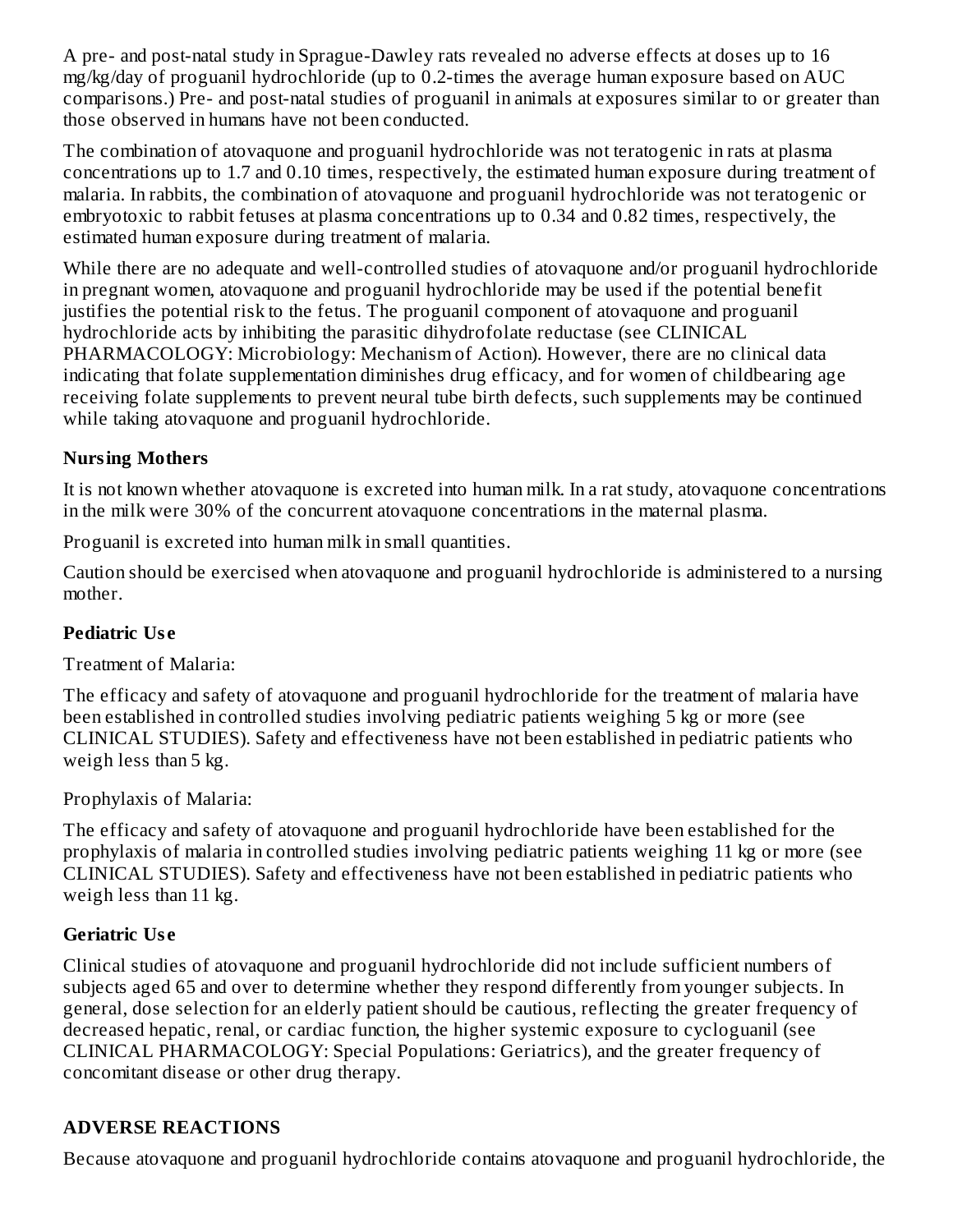type and severity of adverse reactions associated with each of the compounds may be expected. The higher treatment doses of atovaquone and proguanil hydrochloride were less well tolerated than the lower prophylactic doses.

Among adults who received atovaquone and proguanil hydrochloride for treatment of malaria, attributable adverse experiences that occurred in  $\geq$ 5% of patients were abdominal pain (17%), nausea (12%), vomiting (12%), headache (10%), diarrhea (8%), asthenia (8%), anorexia (5%), and dizziness (5%). Treatment was discontinued prematurely due to an adverse experience in 4 of 436 adults treated with atovaquone and proguanil hydrochloride.

Among pediatric patients (weighing 11 to 40 kg) who received atovaquone and proguanil hydrochloride for the treatment of malaria, attributable adverse experiences that occurred in ≥5% of patients were vomiting (10%) and pruritus (6%). Vomiting occurred in 43 of 319 (13%) pediatric patients who did not have symptomatic malaria but were given treatment doses of atovaquone and proguanil hydrochloride for 3 days in a clinical trial. The design of this clinical trial required that any patient who vomited be withdrawn from the trial. Among pediatric patients with symptomatic malaria treated with atovaquone and proguanil hydrochloride, treatment was discontinued prematurely due to an adverse experience in 1 of 116 (0.9%).

In a study of 100 pediatric patients (5 to <11 kg body weight) who received atovaquone and proguanil hydrochloride for the treatment of uncomplicated *P. falciparum* malaria, only diarrhea (6%) occurred in ≥5% of patients as an adverse experience attributable to atovaquone and proguanil hydrochloride. In 3 patients (3%), treatment was discontinued prematurely due to an adverse experience.

Abnormalities in laboratory tests reported in clinical trials were limited to elevations of transaminases in malaria patients being treated with atovaquone and proguanil hydrochloride. The frequency of these abnormalities varied substantially across studies of treatment and were not observed in the randomized portions of the prophylaxis trials.

In one phase III trial of malaria treatment in Thai adults, early elevations of ALT and AST were observed to occur more frequently in patients treated with atovaquone and proguanil hydrochloride compared to patients treated with an active control drug. Rates for patients who had normal baseline levels of these clinical laboratory parameters were: Day 7: ALT 26.7% vs. 15.6%; AST 16.9% vs. 8.6%. By day 14 of this 28-day study, the frequency of transaminase elevations equalized across the 2 groups.

In this and other studies in which transaminase elevations occurred, they were noted to persist for up to 4 weeks following treatment with atovaquone and proguanil hydrochloride for malaria. None were associated with untoward clinical events.

Among subjects who received atovaquone and proguanil hydrochloride for prophylaxis of malaria in placebo-controlled trials, adverse experiences occurred in similar proportions of subjects receiving atovaquone and proguanil hydrochloride or placebo (Table 3). The most commonly reported adverse experiences possibly attributable to atovaquone and proguanil hydrochloride or placebo were headache and abdominal pain. Prophylaxis with atovaquone and proguanil hydrochloride was discontinued prematurely due to a treatment-related adverse experience in 3 of 381 adults and 0 of 125 pediatric patients.

## **Table 3. Advers e Experiences in Placebo-Controlled Clinical Trials of Atovaquone and Proguanil hydrochloride for Prophylaxis of Malaria**

\* Subjects receiving the recommended dose of atovaquone and proguanil hydrochloride in placbo-controlled trials.

† Subjects receiving the recommended dose of atovaquone and proguanil hydrochloride in any trial.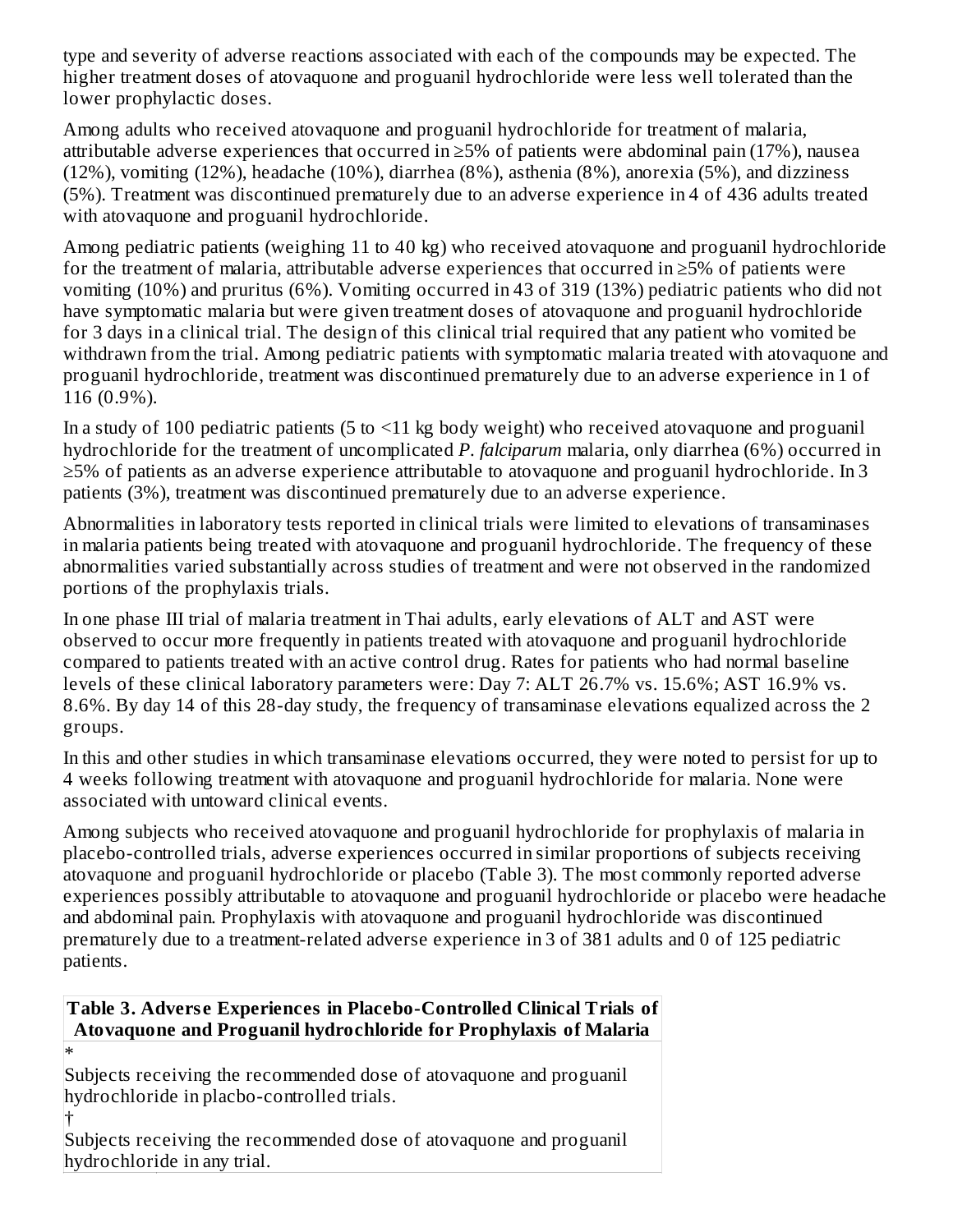|                     | Percent of Subjects With Adverse Experiences (Percent of<br>Subjects With Adverse Experiences Attributable to Therapy) |                    |                              |                 |                    |  |  |
|---------------------|------------------------------------------------------------------------------------------------------------------------|--------------------|------------------------------|-----------------|--------------------|--|--|
| Adverse             | <b>Adults</b>                                                                                                          |                    |                              |                 | Children and       |  |  |
| Experience          |                                                                                                                        |                    |                              |                 | Adolescents        |  |  |
|                     |                                                                                                                        | Placebo Atovaquone | Atovaquone                   |                 | Placebo Atovaquone |  |  |
|                     | $n=206$                                                                                                                | and Proguanil      | and Proguanil                | $n=140$         | and Proguanil      |  |  |
|                     |                                                                                                                        |                    | hydrochloride*hydrochloride† |                 | hydrochloride      |  |  |
|                     |                                                                                                                        | $n = 206$          | $n = 381$                    |                 | $n = 125$          |  |  |
| Headache            | 27(7)                                                                                                                  | 22(3)              | 17(5)                        | 21 (14)         | 19(14)             |  |  |
| Fever               | 13(1)                                                                                                                  | 5(0)               | 3(0)                         | 11(             | 6(0)               |  |  |
| Myalgia             | 11(0)                                                                                                                  | 12(0)              | 7(0)                         | 0(0)            | 0(0)               |  |  |
| Abdominal $ 10(5) $ |                                                                                                                        | 9(4)               | 6(3)                         | 29 (29) 33 (31) |                    |  |  |
| pain                |                                                                                                                        |                    |                              |                 |                    |  |  |
| Cough               | 8(1)                                                                                                                   | 6(1)               | 4(1)                         | 9(0)            | 9(0)               |  |  |
| Diarrhea            | 8(3)                                                                                                                   | 6(2)               | 4(1)                         | 3(1)            | 2(0)               |  |  |
| Upper               | 7(0)                                                                                                                   | 8(0)               | 5(0)                         | 0(0)            | 1(0)               |  |  |
| respiratory         |                                                                                                                        |                    |                              |                 |                    |  |  |
| infection           |                                                                                                                        |                    |                              |                 |                    |  |  |
| Dyspepsia 5 (4)     |                                                                                                                        | 3(2)               | 2(1)                         | 0(0)            | 0(0)               |  |  |
| Back pain           | 4(0)                                                                                                                   | 8(0)               | 4(0)                         | 0(0)            | 0(0)               |  |  |
| Gastritis           | 3(2)                                                                                                                   | 3(3)               | 2(2)                         | 0(0)            | 0(0)               |  |  |
| Vomiting            | 2(1)                                                                                                                   | 1(1)               | <1(                          | 6(6)            | 7(7)               |  |  |
| Flu                 | 1(0)                                                                                                                   | 2(0)               | 4(0)                         | 6(0)            | 9(0)               |  |  |
| syndrome            |                                                                                                                        |                    |                              |                 |                    |  |  |
| Any                 | 65 (32) 54 (17)                                                                                                        |                    | 49 (17)                      | 62 (41) 60 (42) |                    |  |  |
| adverse             |                                                                                                                        |                    |                              |                 |                    |  |  |
| experience          |                                                                                                                        |                    |                              |                 |                    |  |  |

In an additional placebo-controlled study of malaria prophylaxis with atovaquone and proguanil hydrochloride involving 330 pediatric patients in a malaria-endemic area (see CLINICAL STUDIES), the safety profile of atovaquone and proguanil hydrochloride was consistent with that described above. The most common treatment-emergent adverse events with atovaquone and proguanil hydrochloride were abdominal pain (13%), headache (13%), and cough (10%). Abdominal pain (13% vs. 8%) and vomiting (5% vs. 3%) were reported more often with atovaquone and proguanil hydrochloride than with placebo, while fever (5% vs. 12%) and diarrhea (1% vs. 5%) were more common with placebo. No patient withdrew from the study due to an adverse experience with atovaquone and proguanil hydrochloride. No routine laboratory data were obtained during this study.

Among subjects who received atovaquone and proguanil hydrochloride for prophylaxis of malaria in clinical trials with an active comparator, adverse experiences occurred in a similar or lower proportion of subjects receiving atovaquone and proguanil hydrochloride than an active comparator (Table 4). The mean durations of dosing and the periods for which the adverse experiences are summarized in Table 4, were 28 days (Study 1) and 26 days (Study 2) for atovaquone and proguanil hydrochloride, 53 days for mefloquine, and 49 days for chloroquine plus proguanil (reflecting the different recommended dosing regimens). Fewer neuropsychiatric adverse experiences occurred in subjects who received atovaquone and proguanil hydrochloride than mefloquine. Fewer gastrointestinal adverse experiences occurred in subjects receiving atovaquone and proguanil hydrochloride than chloroquine/proguanil. Compared with active comparator drugs, subjects receiving atovaquone and proguanil hydrochloride had fewer adverse experiences overall that were attributed to prophylactic therapy (Table 4). Prophylaxis with atovaquone and proguanil hydrochloride was discontinued prematurely due to a treatment-related adverse experience in 7 of 1,004 travelers.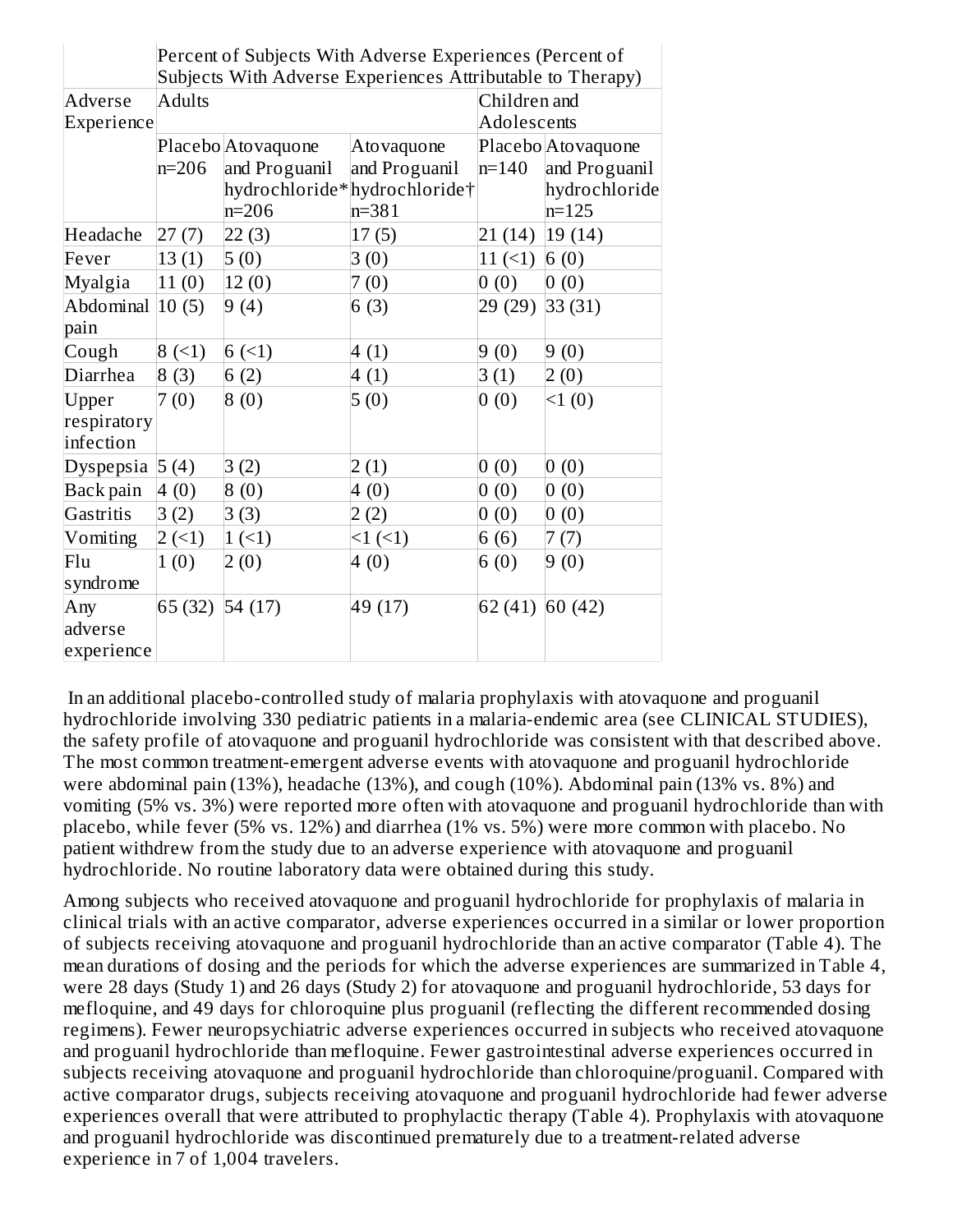| Table 4. Adverse Experiences in Active-Controlled Clinical Trials     |                                                              |                |                                               |             |
|-----------------------------------------------------------------------|--------------------------------------------------------------|----------------|-----------------------------------------------|-------------|
|                                                                       | of Atovaquone and Proguanil hydrochloride for Prophylaxis of |                |                                               |             |
|                                                                       |                                                              | <b>Malaria</b> |                                               |             |
| * Adverse experiences that started while receiving active study drug. |                                                              |                |                                               |             |
|                                                                       |                                                              |                | Percent of Subjects With Adverse Experiences  |             |
|                                                                       |                                                              |                | (Percent of Subjects With Adverse Experiences |             |
|                                                                       | Attributable to Therapy)<br>Study 1                          |                | Study 2                                       |             |
| Adverse                                                               |                                                              |                | Mefloquine Atovaquone                         | Chloroquine |
| Experience                                                            | Atovaquone<br>and Proguanil                                  | $n = 483$      | and Proguanil Plus                            |             |
|                                                                       | hydrochloride                                                |                | hydrochloride Proguanil                       |             |
|                                                                       | $n = 493$                                                    |                | $n = 511$                                     | $n=511$     |
| Diarrhea                                                              | 38(8)                                                        | 36(7)          | 34(5)                                         | 39 (7)      |
| Nausea                                                                | 14(3)                                                        | 20(8)          | 11(2)                                         | 18(7)       |
| Abdominal pain                                                        | 17(5)                                                        | 16(5)          | 14(3)                                         | 22(6)       |
| Headache                                                              | 12(4)                                                        | 17(7)          | 12(4)                                         | 14(4)       |
| Dreams                                                                | 7(7)                                                         | 16 (14)        | 6(4)                                          | 7(3)        |
| Insomnia                                                              | 5(3)                                                         | 16 (13)        | 4(2)                                          | 5(2)        |
| Fever                                                                 | 9(1)                                                         | 11(1)          | 8(1)                                          | 8(1)        |
| <b>Dizziness</b>                                                      | 5(2)                                                         | 14(9)          | 7(3)                                          | 8(4)        |
| Vomiting                                                              | 8(1)                                                         | 10(2)          | 8(0)                                          | 14(2)       |
| Oral ulcers                                                           | 9(6)                                                         | 6(4)           | 5(4)                                          | 7(5)        |
| Pruritus                                                              | 4(2)                                                         | 5(2)           | 3(1)                                          | 2(1)        |
| Visual                                                                | 2(2)                                                         | 5(3)           | 3(2)                                          | 3(2)        |
| difficulties                                                          |                                                              |                |                                               |             |
| Depression                                                            | $<1$ ( $<1$ )                                                | 5(4)           | <1(                                           | 1(1)        |
| Anxiety                                                               | 1(                                                           | 5(4)           | <1(                                           | 1(1)        |
| Any adverse                                                           | 64 (30)                                                      | 69 (42)        | 58 (22)                                       | 66 (28)     |
| experience                                                            |                                                              |                |                                               |             |
| Any                                                                   | 20(14)                                                       | 37 (29)        | 16(10)                                        | 20(10)      |
| neuropsychiatric                                                      |                                                              |                |                                               |             |
| event                                                                 |                                                              |                |                                               |             |
| Any GI event                                                          | 49 (16)                                                      | 50(19)         | 43 (12)                                       | 54 (20)     |

In a third active-controlled study, atovaquone and proguanil hydrochloride ( $n = 110$ ) was compared with chloroquine/proguanil ( $n = 111$ ) for the prophylaxis of malaria in 221 non-immune pediatric patients (see CLINICAL STUDIES). The mean duration of exposure was 23 days for atovaquone and proguanil hydrochloride, 46 days for chloroquine, and 43 days for proguanil, reflecting the different recommended dosage regimens for these products. Fewer patients treated with atovaquone and proguanil hydrochloride reported abdominal pain (2% vs. 7%) or nausea (<1% vs. 7%) than children who received chloroquine/proguanil. Oral ulceration (2% vs. 2%), vivid dreams (2% vs. <1%), and blurred vision (0% vs. 2%) occurred in similar proportions of patients receiving either atovaquone and proguanil hydrochloride or chloroquine/proguanil, respectively. Two patients discontinued prophylaxis with chloroquine/proguanil due to adverse events, while none of those receiving atovaquone and proguanil hydrochloride discontinued due to adverse events.

#### **Post-Marketing Advers e Reactions:**

In addition to adverse events reported from clinical trials, the following events have been identified during world-wide post-approval use of atovaquone and proguanil hydrochloride. Because they are reported voluntarily from a population of unknown size, estimates of frequency cannot be made. These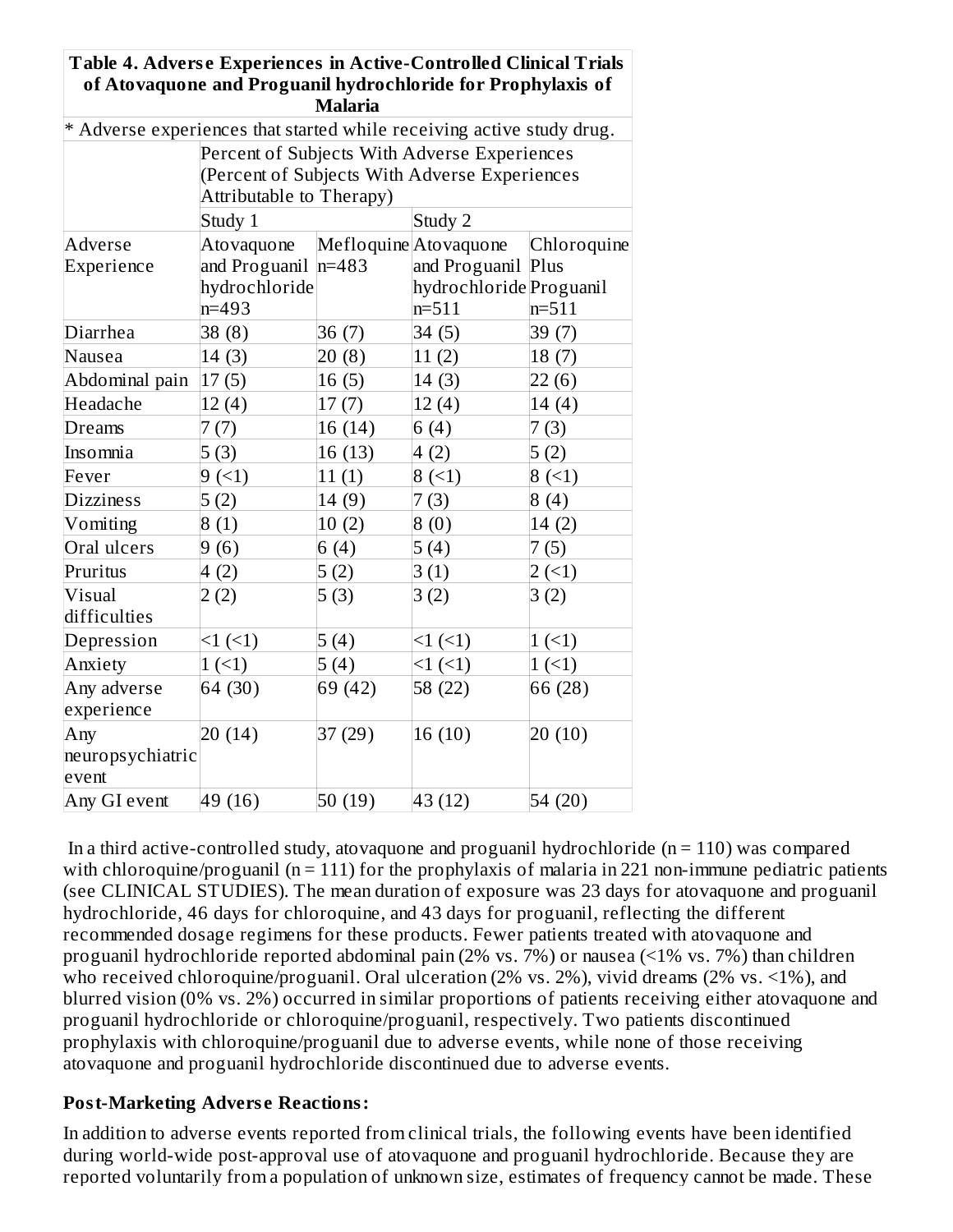events have been chosen for inclusion due to a combination of their seriousness, frequency of reporting, or potential causal connection to atovaquone and proguanil hydrochloride.

*Blood and Lymphatic System Disorders:* Neutropenia and rarely anemia. Pancytopenia in patients with severe renal impairment treated with proguanil.

*Immune System Disorders:*Allergic reactions including angioedema, urticaria, and rare cases of anaphylaxis and vasculitis.

*Nervous System Disorders:* Rare cases of seizures and psychotic events (such as hallucinations); however, a causal relationship has not been established.

*Gastrointestinal Disorders:* Stomatitis.

*Hepatobiliary Disorders:* Elevated liver function tests and rare cases of hepatitis; a single case of hepatitis, cholestatis; failure requiring transplant has been reported.

*Skin and Subcutaneous Tissue Disorders:* Photosensitivity, rash, and rare cases of erythema multiforme and Stevens-Johnson syndrome.

# **OVERDOSAGE**

There is no information on overdoses of atovaquone and proguanil hydrochloride substantially higher than the doses recommended for treatment.

There is no known antidote for atovaquone, and it is currently unknown if atovaquone is dialyzable. The median lethal dose is higher than the maximum oral dose tested in mice and rats (1,825 mg/kg/day). Overdoses up to 31,500 mg of atovaquone have been reported. In one such patient who also took an unspecified dose of dapsone, methemoglobinemia occurred. Rash has also been reported after overdose.

Overdoses of proguanil hydrochloride as large as 1,500 mg have been followed by complete recovery, and doses as high as 700 mg twice daily have been taken for over 2 weeks without serious toxicity. Adverse experiences occasionally associated with proguanil hydrochloride doses of 100 to 200 mg/day, such as epigastria discomfort and vomiting would be likely to occur with overdose. There are also reports of reversible hair loss and scaling of the skin on the palms and/or soles, reversible aphthous ulceration, and hematologic side effects.

# **DOSAGE AND ADMINISTRATION**

The daily dose should be taken at the same time each day with food or a milky drink. In the event of vomiting within 1 hour after dosing, a repeat dose should be taken.

# **Prevention of Malaria:**

Prophylactic treatment with atovaquone and proguanil hydrochloride should be started 1 or 2 days before entering a malaria-endemic area and continued daily during the stay and for 7 days after return.

Adults:

One atovaquone and proguanil hydrochloride tablet (adult strength = 250 mg atovaquone/100 mg proguanil hydrochloride) per day.

# **Treatment of Acute Malaria:**

Adults:

Four Atovaquone and proguanil hydrochloride tablets (adult strength; total daily dose 1 g atovaquone/400 mg proguanil hydrochloride) as a single dose daily for 3 consecutive days.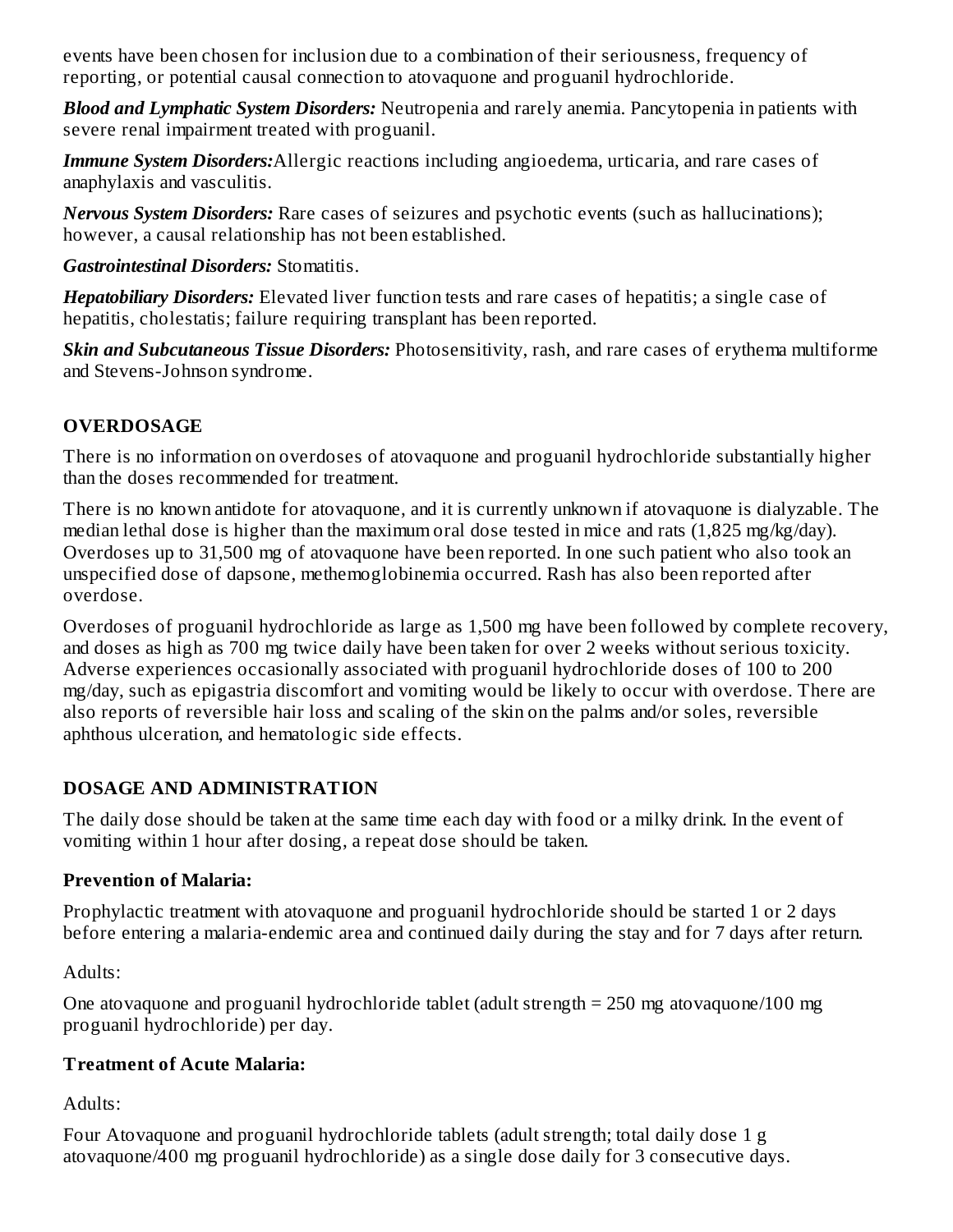## **Patients with Renal Impairment:**

Atovaquone and proguanil hydrochloride tablet should not be used for malaria prophylaxis in patients with severe renal impairment (creatinine clearance <30 mL/min). Atovaquone and proguanil hydrochloride tablet may be used with caution for the treatment of malaria in patients with severe renal impairment (creatinine clearance <30 mL/min), only if the benefits of the 3-day treatment regimen outweigh the potential risks associated with increased drug exposure (see CLINICAL PHARMACOLOGY: Special Populations: Renal Impairment). No dosage adjustments are needed in patients with mild (creatinine clearance 50 to 80 mL/min) and moderate (creatinine clearance 30 to 50 mL/min) renal impairment (see CLINICAL PHARMACOLOGY: Special Populations).

#### **Patients with Hepatic Impairment:**

No dosage adjustments are needed in patients with mild to moderate hepatic impairment. No studies have been conducted in patients with severe hepatic impairment (see CLINICAL PHARMACOLOGY: Special Populations: Hepatic Impairment).

## **HOW SUPPLIED**

Atovaquone and proguanil hydrochloride tablets, containing 250 mg atovaquone and 100 mg proguanil hydrochloride, are pinkish brown to brown colored, circular, biconvex beveled edge, film-coated tablets with '404' debossed on one side and 'G' debossed on the other side.

Atovaquone and proguanil hydrochloride tablets 250 mg/100 mg

NDC 42254-150-16 bottles of 16

NDC 42254-150-24 bottles of 24

#### **Store at 25°C (77°F); excursions permitted to 15° to 30°C (59° to 86°F) (s ee USP Controlled Room Temperature)**.

# **ANIMAL TOXICOLOGY**

Fibrovascular proliferation in the right atrium, pyelonephritis, bone marrow hypocellularity, lymphoid atrophy, and gastritis/enteritis were observed in dogs treated with proguanil hydrochloride for 6 months at a dose of 12 mg/kg/day (approximately 3.9 times the recommended daily human dose for malaria prophylaxis on a mg/m2 basis). Bile duct hyperplasia, gall bladder mucosal atrophy, and interstitial pneumonia were observed in dogs treated with proguanil hydrochloride for 6 months at a dose of 4 mg/kg/day (approximately 1.3 times the recommended daily human dose for malaria prophylaxis on a mg/m2 basis). Mucosal hyperplasia of the cecum and renal tubular basophilia were observed in rats treated with proguanil hydrochloride for 6 months at a dose of 20 mg/kg/day (approximately 1.6 times the recommended daily human dose for malaria prophylaxis on a mg/m2 basis). Adverse heart, lung, liver, and gall bladder effects observed in dogs and kidney effects observed in rats were not shown to be reversible.

## **CLINICAL STUDIES**

## **Treatment of Acute Malarial Infections:**

In 3 phase II clinical trials, atovaquone alone, proguanil hydrochloride alone, and the combination of atovaquone and proguanil hydrochloride were evaluated for the treatment of acute, uncomplicated malaria caused by *P. falciparum*. Among 156 evaluable patients, the parasitological cure rate was 59/89 (66%) with atovaquone alone, 1/17 (6%) with proguanil hydrochloride alone, and 50/50 (100%) with the combination of atovaquone and proguanil hydrochloride.

Atovaquone and proguanil hydrochloride was evaluated for treatment of acute, uncomplicated malaria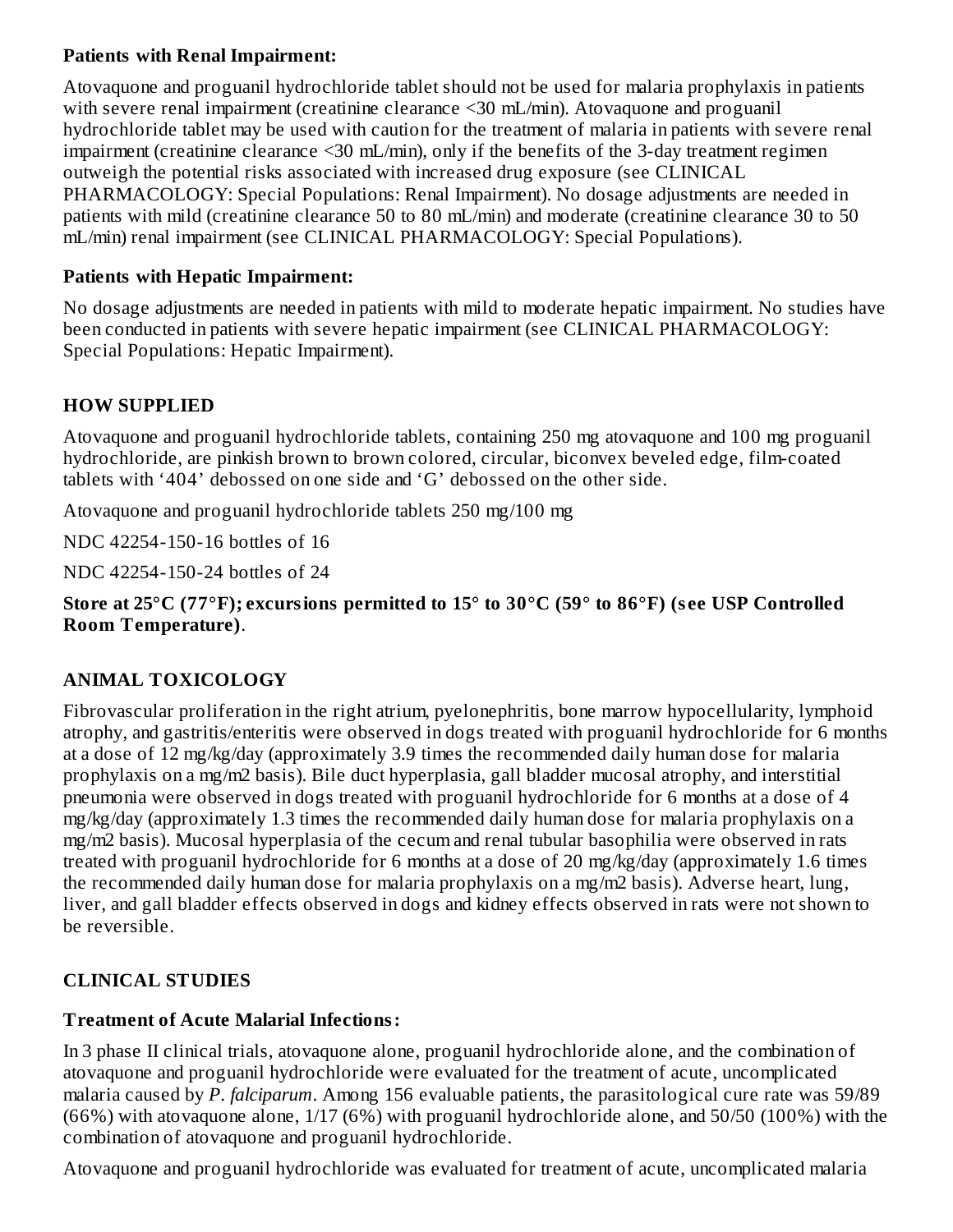caused by *P. falciparum* in 8 phase III controlled clinical trials. Among 471 evaluable patients treated with the equivalent of 4 atovaquone and proguanil hydrochloride tablets once daily for 3 days, 464 had a sensitive response (elimination of parasitemia with no recurrent parasitemia during follow-up for 28 days) (see Table 5). Seven patients had a response of RI resistance (elimination of parasitemia but with recurrent parasitemia between 7 and 28 days after starting treatment). In these trials, the response to treatment with atovaquone and proguanil hydrochloride was similar to treatment with the comparator drug in 4 trials, and better than the response to treatment with the comparator drug in the other 4 trials.

The overall efficacy in 521 evaluable patients was 98.7% (Table 5).

## **Table 5. Parasitological Respons e in Clinical Trials of Atovaquone and Proguanil hydrochloride for Treatment of P. falciparum Malaria**

\* Atovaquone and proguanil hydrochloride  $= 1,000$  mg atovaquone and 400 mg proguanil hydrochloride (or equivalent based on body weight for patients weighing  $\leq 40$  kg) once daily for 3 days.

† Elimination of parasitemia with no recurrent parasitemia during follow-up for 28 days.

‡ Patients hospitalized only for acute care. Follow-up conducted in outpatients. §

|                                     |                |           | Study in pediatric patients 3 to 12 years of age. |                          |           |  |  |
|-------------------------------------|----------------|-----------|---------------------------------------------------|--------------------------|-----------|--|--|
|                                     | Atovaquone and |           | Comparator                                        |                          |           |  |  |
|                                     | proguanil      |           |                                                   |                          |           |  |  |
|                                     | hydrochloride* |           |                                                   |                          |           |  |  |
| Study Site Evaluable <sup>[%]</sup> |                |           | Drug(s)                                           | Evaluable <sup>[%]</sup> |           |  |  |
|                                     | Patients       | Sensitive |                                                   | Patients                 | Sensitive |  |  |
|                                     | (n)            | Responset |                                                   | (n)                      | Response† |  |  |
| Brazil                              | 74             | 98.6%     | Quinine and tetracycline                          | 76                       | 100.0%    |  |  |
| Thailand                            | 79             | 100.0%    | Mefloquine                                        | 79                       | 86.1%     |  |  |
| France‡                             | 21             | 100.0%    | Halofantrine                                      | 18                       | 100.0%    |  |  |
| Kenya‡,§                            | 81             | 93.8%     | Halofantrine                                      | 83                       | 90.4%     |  |  |
| Zambia                              | 80             | 100.0%    | Pyrimethamine/sulfadoxine 80<br>(P/S)             |                          | 98.8%     |  |  |
| Gabon‡                              | 63             | 98.4%     | Amodiaquine                                       | 63                       | 81.0%     |  |  |
| Phillipines <sup>54</sup>           |                | 100.0%    | Chloroquine (C/q)                                 | 23                       | 30.4%     |  |  |
|                                     |                |           | $Cq$ and $P/S$                                    | 32                       | 87.5%     |  |  |
| Peru                                | 19             | 100.0%    | Chloroquine                                       | 13                       | 7.7%      |  |  |
|                                     |                |           | P/S                                               |                          | 100.0%    |  |  |

Eighteen of 521 (3.5%) evaluable patients with acute falciparum malaria presented with a pretreatment serum creatinine greater than 2.0 mg/dL (range 2.1 to 4.3 mg/dL). All were successfully treated with atovaquone and proguanil hydrochloride and 17 of 18 (94.4%) had normal serum creatinine levels by day 7.

Data from a phase II trial of atovaquone conducted in Zambia suggested that approximately 40% of the study population in this country were HIV-infected patients. The enrollment criteria were similar for the phase III trial of atovaquone and proguanil hydrochloride conducted in Zambia and the results are presented in Table 5. Efficacy rates for atovaquone and proguanil hydrochloride in this study population were high and comparable to other populations studied.

The efficacy of atovaquone and proguanil hydrochloride in the treatment of the erythrocytic phase of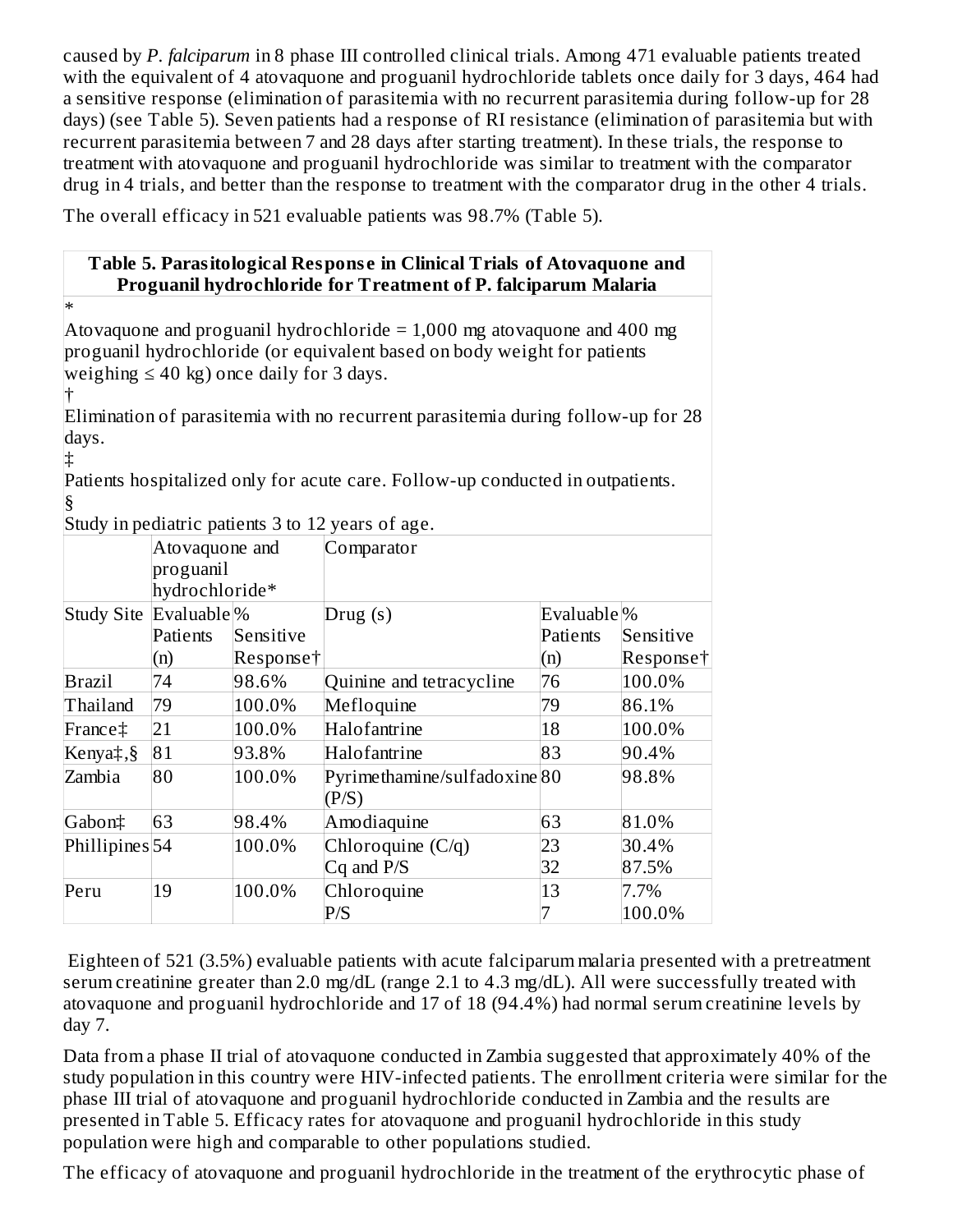nonfalciparum malaria was assessed in a small number of patients. Of the 23 patients in Thailand infected with *P. vivax* and treated with atovaquone/proguanil hydrochloride 1,000 mg/400 mg daily for 3 days, parasitemia cleared in 21 (91.3%) at 7 days. Parasite relapse occurred commonly when *P. vivax* malaria was treated with atovaquone and proguanil hydrochloride alone. Seven patients in Gabon with malaria due to *P. ovale* or *P. malariae* were treated with atovaquone/proguanil hydrochloride 1,000 mg/400 mg daily for 3 days. All 6 evaluable patients (3 with *P. malariae*, 2 with *P. ovale*, and 1 with mixed *P. falciparum* and *P. ovale*) were cured at 28 days. Relapsing malarias including *P. vivax* and *P. ovale* require additional treatment to prevent relapse.

#### **Prevention of Malaria:**

Atovaquone and proguanil hydrochloride was evaluated for prophylaxis of malaria in 5 clinical trials in malaria-endemic areas and in 3 active-controlled trials in non-immune travelers to malaria-endemic areas.

Three placebo-controlled studies of 10 to 12 weeks' duration were conducted among residents of malaria-endemic areas in Kenya, Zambia, and Gabon. Of a total of 669 randomized patients (including 264 pediatric patients 5 to 16 years of age), 103 were withdrawn for reasons other than falciparum malaria or drug-related adverse events. (Fifty-five percent of these were lost to follow-up and 45% were withdrawal for protocol violations). The results are listed in Table 6.

#### **Table 6. Prevention of Parasitemia in Placebo-Controlled Clinical Trials of Atovaquone and Proguanil hydrochloride for Prophylaxis of P. falciparum Malaria in Residents of**

| <b>Malaria-Endemic Areas</b>                  |                                           |           |  |  |  |
|-----------------------------------------------|-------------------------------------------|-----------|--|--|--|
|                                               | Atovaquone and proguanil<br>hydrochloride | Placebo   |  |  |  |
| Total number of patients<br>randomized        | 326                                       | 341       |  |  |  |
| Failed to complete study                      | 57                                        | 44        |  |  |  |
| Developed parasitemia $(P, 2)$<br>falciparum) |                                           | <b>92</b> |  |  |  |

In another study, 330 Gabonese pediatric patients (weighing 13 to 40 kg, and aged 4 to 14 years) who had received successful open-label radical cure treatment with artesunate, were randomized to receive either atovaquone and proguanil hydrochloride (dosage based on body weight) or placebo in a doubleblind fashion for 12 weeks. Blood smears were obtained weekly and any time malaria was suspected. Nineteen of the 165 children given atovaquone and proguanil hydrochloride and 18 of 165 patients given placebo withdrew from the study for reasons other than parasitemia (primary reason was lost to follow-up). In the per-protocol population, 1 out of 150 patients (<1%) who received atovaquone and proguanil hydrochloride developed *P. falciparum* parasitemia while receiving prophylaxis with atovaquone and proguanil hydrochloride compared with 31 (22%) of the 144 placebo recipients.

In a 10-week study in 175 South African subjects who moved into malaria-endemic areas and were given prophylaxis with 1 atovaquone and proguanil hydrochloride daily, parasitemia developed in 1 subject who missed several doses of medication. Since no placebo control was included, the incidence of malaria in this study was not known.

Two active-controlled studies were conducted in non-immune travelers who visited a malaria-endemic area. The mean duration of travel was 18 days (range 2 to 38 days). Of a total of 1,998 randomized patients who received atovaquone and proguanil hydrochloride or controlled drug, 24 discontinued from the study before follow-up evaluation 60 days after leaving the endemic area. Nine of these were lost to follow-up, 2 withdrew because of an adverse experience, and 13 were discontinued for other reasons. These studies were not large enough to allow for statements of comparative efficacy. In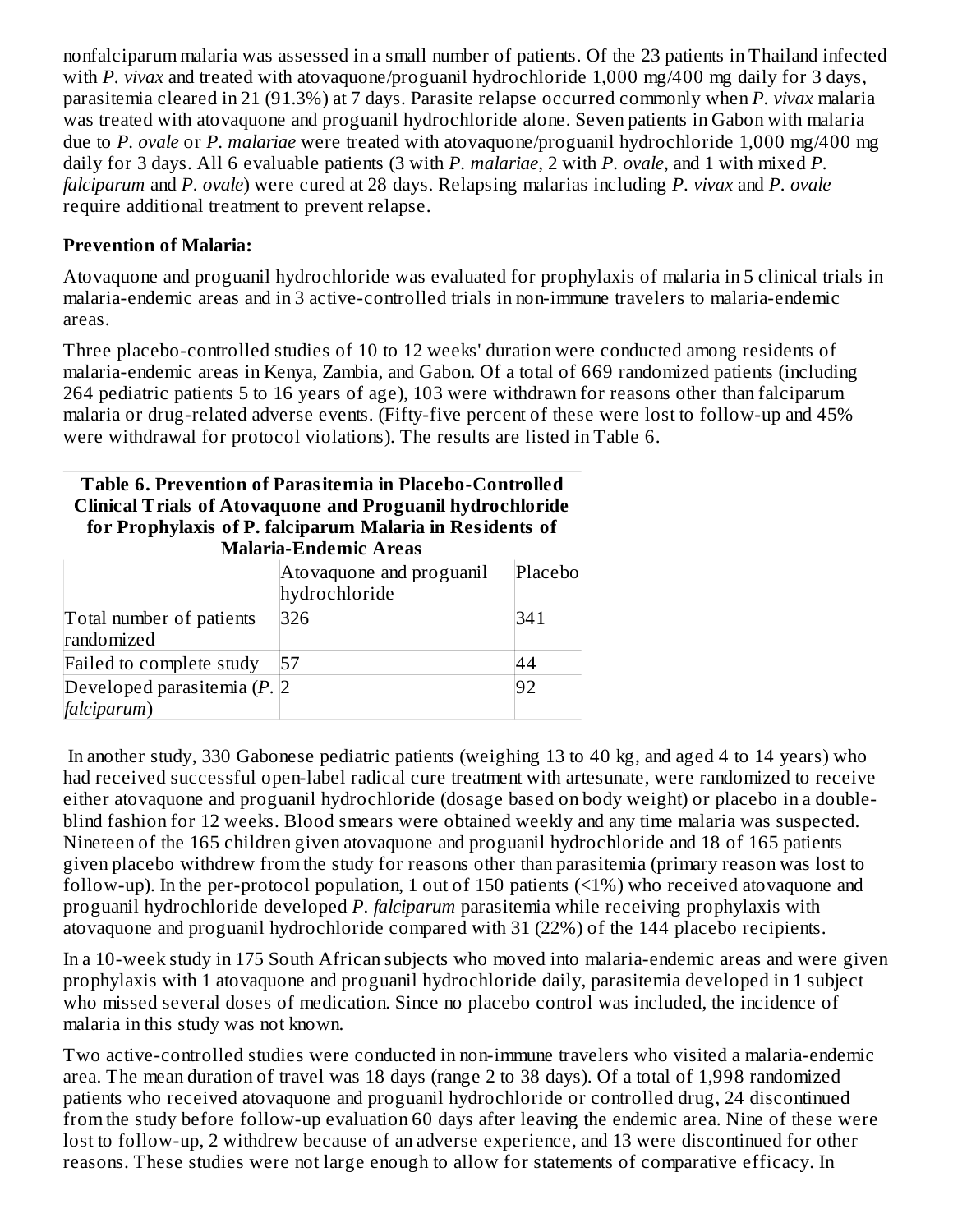addition, the true exposure rate to *P. falciparum* malaria in both studies is unknown. The results are listed in Table 7.

#### **Table 7. Prevention of Parasitemia in Active-Controlled Clinical Trials of Atovaquone and Proguanil hydrochloride for Prophylaxis of P. falciparum Malaria in Non-Immune**

| <b>Travelers</b>                                                     |                |     |                        |  |  |  |
|----------------------------------------------------------------------|----------------|-----|------------------------|--|--|--|
|                                                                      | Atovaquone and |     | Mefloquine Chloroquine |  |  |  |
|                                                                      | Proguanil      |     | Plus                   |  |  |  |
|                                                                      | hydrochloride  |     | Proguanil              |  |  |  |
| Total number of<br>randomized patients<br>who received study<br>drug | 1,004          | 483 | 511                    |  |  |  |
| <b>Failed to complete</b><br>study                                   | 14             | 6   |                        |  |  |  |
| Developed<br>parasitemia $(P.$<br>falciparum)                        |                | 0   |                        |  |  |  |

A third randomized, open-label study was conducted which included 221 otherwise healthy pediatric patients (weighing ≥11 kg and 2 to 17 years of age) who were at risk of contracting malaria by traveling to an endemic area. The mean duration of travel was 15 days (range 1 to 30 days). Prophylaxis with atovaquone and proguanil hydrochloride ( $n = 110$ , dosage based on body weight) began 1 or 2 days before entering the endemic area and lasted until 7 days after leaving the area. A control group ( $n = 111$ ) received prophylaxis with chloroquine/proguanil dosed according to WHO guidelines. No cases of malaria occurred in either group of children. However, the study was not large enough to allow for statements of comparative efficacy. In addition, the true exposure rate to *P. falciparum* malaria in this study is unknown.

In a malaria challenge study conducted in healthy US volunteers, atovaquone alone prevented malaria in 6 of 6 individuals, whereas 4 of 4 placebo-treated volunteers developed malaria.

#### Causal Prophylaxis:

In separate studies with small numbers of volunteers, atovaquone and proguanil hydrochloride were independently shown to have causal prophylactic activity directed against liver-stage parasites of *P. falciparum*. Six patients given a single dose of atovaquone 250 mg 24 hours prior to malaria challenge were protected from developing malaria, whereas all 4 placebo-treated patients developed malaria.

During the 4 weeks following cessation of prophylaxis in clinical trial participants who remained in malaria-endemic areas and were available for evaluation, malaria developed in 24 of 211 (11.4%) subjects who took placebo and 9 of 328 (2.7%) who took atovaquone and proguanil hydrochloride . While new infections could not be distinguished from recrudescent infections, all but 1 of the infections in patients treated with atovaquone and proguanil hydrochloride occurred more than 15 days after stopping therapy, probably representing new infections. The single case occurring on day 8 following cessation of therapy with atovaquone and proguanil hydrochloride probably represents a failure of prophylaxis with atovaquone and proguanil hydrochloride.

The possibility that delayed cases of *P. falciparum* malaria may occur some time after stopping prophylaxis with atovaquone and proguanil hydrochloride cannot be ruled out. Hence, returning travelers developing febrile illnesses should be investigated for malaria.

Manufactured by: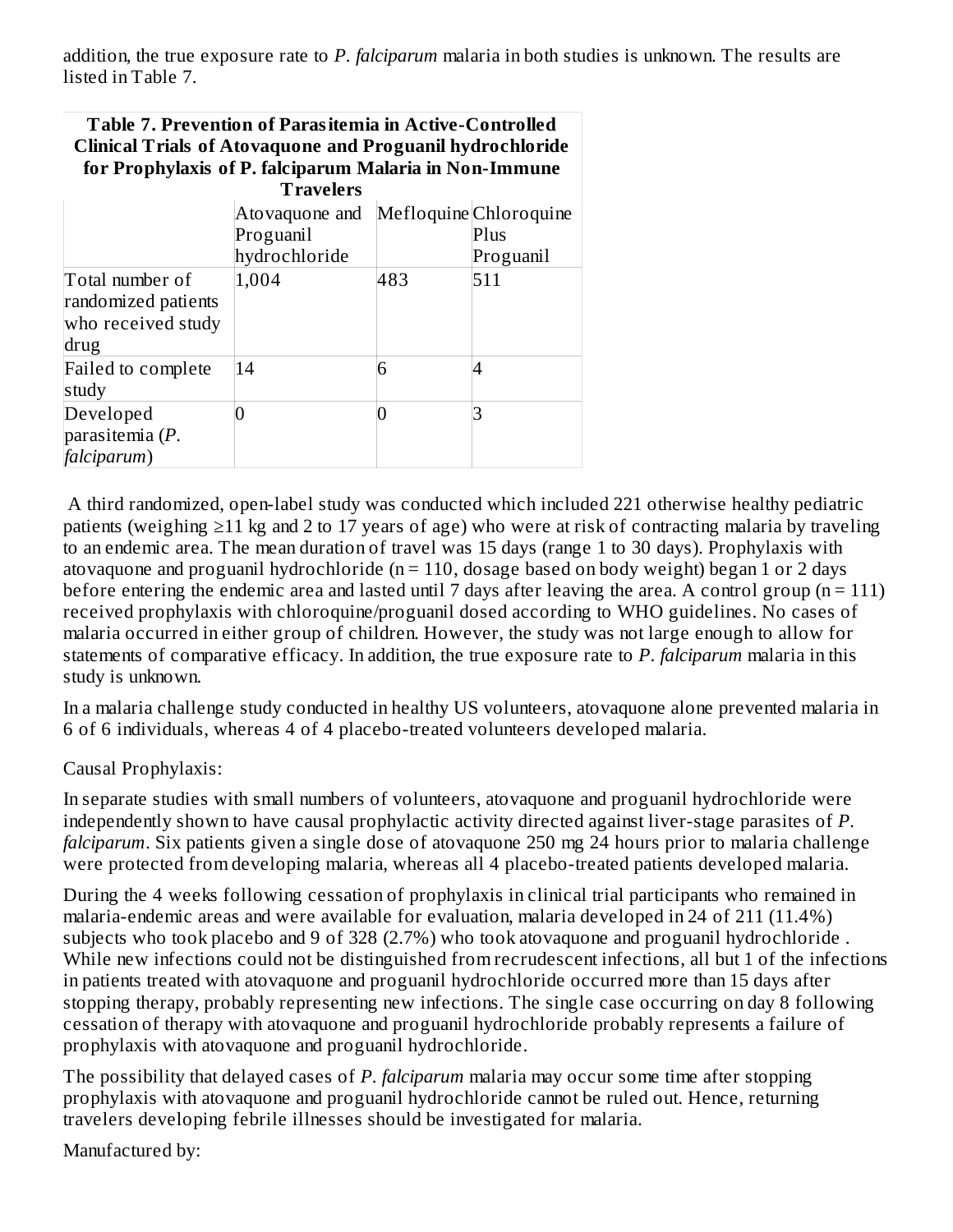## **Glenmark Generics Ltd.**

Colvale-Bardez, Goa 403 513, India

Manufactured for:

#### **Glenmark Generics Inc., USA** Mahwah, NJ 07430

Questions? 1 (888)721-7115 www.glenmarkgenerics.com

January 2011

Repackaged by:

#### **Rebel Distributors Corp**

Thousand Oaks, CA 91320

#### **PACKAGE/LABEL PRINCIPAL DISPLAY PANEL**



# **ATOVAQUONE AND PROGUANIL HYDROCHLORIDE** atovaquone and proguanil hydrochloride tablet **Product Information Product T ype** HUMAN PRESCRIPTION DRUG **Ite m Code (Source )** NDC:42254-150 (NDC:6 8 46 2-40 4) **Route of Administration** ORAL